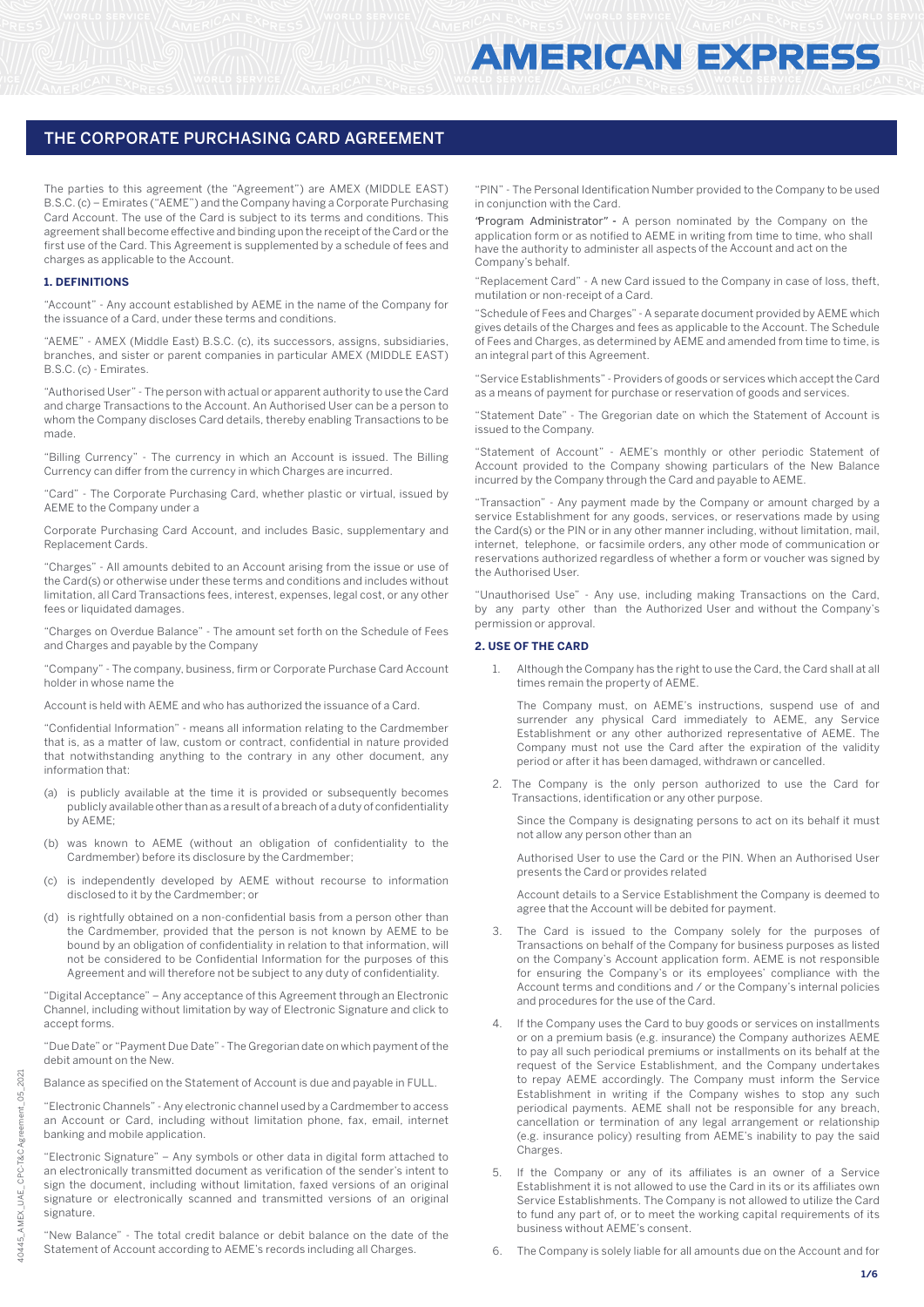all Charges incurred on the Card issued to the Company.

- 7. The Company is not entitled to use the Card to withdraw or extract cash in Service Establishments in any manner including via requests for cash refunds on purchases, and shall only use the Card to purchase goods or services.
- 8. The Company is not entitled to use the Card to pay for goods or services offered online over the internet on websites without AEME's prior consent.
- 9. The Company shall not use the Card as payment for any illegal or unlawful purchases or services and is responsible for any use that is in violation of any local or other laws and regulations. The Company further agrees to indemnify AEME for any liability or action whatsoever that may arise as a result of such Transactions.
- 10. The Company expressly authorizes AEME to use the information provided by the Company for AEME's targeted promotional activities including without limitation, promotional activities conducted in conjunction with third parties selected by AEME, for third party researches and surveys, in accordance with the limitations of the applicable laws.
- 11. The Company agrees to follow the Card activation procedures laid down by AEME from time to time and shall also be subject to any identity checks and verifications by AEME and or any third parties (e.g. credit bureaus, government agencies, Service Establishments, etc).
- 12. All Charges will be debited to the Account in the Billing Currency. Any Transactions that are effected in currencies other than the Billing Currency will be debited to the Account after conversion as set forth in Clause 5 (Foreign Charges).

## **3. THE ACCOUNT**

- 1. Following approval of the Company's application AEME will set up and operate an Account for the Company and, where applicable, issue Cards to the Company. AEME may consider the Company to be in material breach if any statement made by the Company in connection with the Account was false or misleading or if the Company breaches any other agreement it has with AEME's affiliates.
- 2. AEME is fully authorized to manage and operate the Card Account and to debit all Charges, Transactions made on the Card, fees and other amounts for all of which the Company shall be liable. The Company irrevocably undertakes and promises to pay to AEME all Charges and amounts debited to or outstanding on the Card Account whether or not a record of the Charge or Transaction has been issued and or signed at the Service Establishment.
- 3. Except for what is provided under Clauses 8 (Queries or Complaints) and 13 (Lost, Stolen or Damaged Cards) of this Agreement, the Company acknowledges and agrees that all Charges debited at any time by AEME to the Card Account are true and accurate. The Company also acknowledges that all records and data maintained by AEME on microfilm or in any printed or electronic form in connection with the Transactions, Charges, Card or Card Account are true, accurate and complete and may be used in any court of law as conclusive evidence which may not be disputed or challenged in any manner.
- 4. AEME may, at its ultimate discretion, determine spending limits, refuse any request for authorization and may decline any Transaction or suspend any Card or Account regardless of the reason and without giving any notice to the Company. Also, AEME may not be liable to provide or process authorization for any Transaction due to technical failures or other reason beyond AEME's reasonable control.

#### **4. COMMUNICATION**

AEME may communicate with the Company by courier, post, electronically by email, through its websites, online services, SMS or statement inserts as it deems suitable. Any communication from AEME to a Program Administrator or Authorised User will be deemed to be a communication to the Company. The Company will hold AEME harmless from acting on the instructions of its Program Administrator or Authorised User.

# **5. FOREIGN CHARGES**

All Transactions incurred in a currency other than the Billing Currency will be converted into the Billing Currency. The conversion will take place on the date the Charge is processed by AEME, which may not be the same date on which the Authorised User made the Transaction as it depends on when the Charge

was submitted to AEME. Unless a specific rate is required by applicable law, the Company understands and agrees that AEME's treasury will use conversion rates based on wholesale exchange rates that it selects from customary industry sources on the business day prior to the processing date or the most recent wholesale exchange rate available, increased by a single Conversion Processing Fee if specified in the Schedule of Fees and Charges. If Charges are converted by third parties prior to being submitted to AEME, any conversions made by those third parties will be at rates selected by them.

## **6. STATEMENTS OF ACCOUNTS & PAYMENTS**

- 1. AEME will send regular Statements of Account to the Company, providing details of the monthly Transactions and amounts due on the Card Account. Each Statement of Account will specify the New Balance.
- 2. Payment of the New Balance as specified on the Statement of Account is due in FULL and payable immediately and in any event no later than the Payment Due Date. The Company must contact AEME immediately if the Company does not receive the Statement of Account within 7 days of the expected Statement Date. Failure to pay is a material breach of this Agreement.
- If the Company is settling the Statements of Account directly with AEME the Company must pay in the Billing Currency. However, if a payment is made in another currency it may be accepted at the discretion of AEME and be converted into the Company's Billing Currency as per the standard AEME terms and the Company may be charged conversion costs or costs in collecting such payments from the bank.
- If the Company is on a direct debit arrangement with the Company's bank, settlement is governed by the following procedures and conditions:
	- i) The Company's bank will be advised monthly by AEME of the New Balance. The Company will receive a separate monthly statement showing the Transactions and Charges for which the Company's bank account will be debited.
	- ii) The Company's bank will automatically pay the New Balance in full on the Company's behalf by debiting the Company's bank account on or before the Payment Due Date. The Company will ensure that it has sufficient funds in the Company's bank account to cover the amount due.
	- iii) AEME may charge the Card Account a fee as per the Schedule of Fees and Charges, if the direct debit is not paid for any reason whatsoever, in addition to any other relevant costs that AEME may incur.
	- iv) If the Company wishes to terminate a direct debit arrangement it must obtain AEME's prior written consent.
	- v) Irrespective of the direct debit arrangement with the Company's bank, the Company remains liable as for the timely payment of all amounts due on the Account.
- 5. All payments by the Company to AEME shall be made according to the New Balance without deduction of any kind including but not limited to any taxes, withholdings, fees, levies or other deductions.
- 6. AEME may charge the Company Charges on overdue balances monthly as specified in the Schedule of Fees and Charges. Charges on Overdue Balance shall be levied on each Payment

 Due Date until all outstanding amounts are fully paid by the Company directly or through its direct debit arrangement.

- 7. If payment from the Company to AEME is made by cheque and the cheque is dishonored or not paid for any reason whatsoever the Company shall be fully liable for all legal consequences thereof and AEME may charge the Card Account a fee as per the Schedule of Fees and Charges, in addition to any other relevant costs that AEME may incur.
- 8. The Company shall also be liable for any costs which AEME may have to incur in recovering any overdue payments from the Company. This includes all legal fees and costs that AEME may incur in using any third parties, such as lawyers or collection agents, in addition to all costs which these third parties may incur while trying to recover any overdue or amounts outstanding on the Account on behalf of AEME. The Company further agrees and undertakes to indemnify AEME for any recovery action whatsoever that may arise accordingly.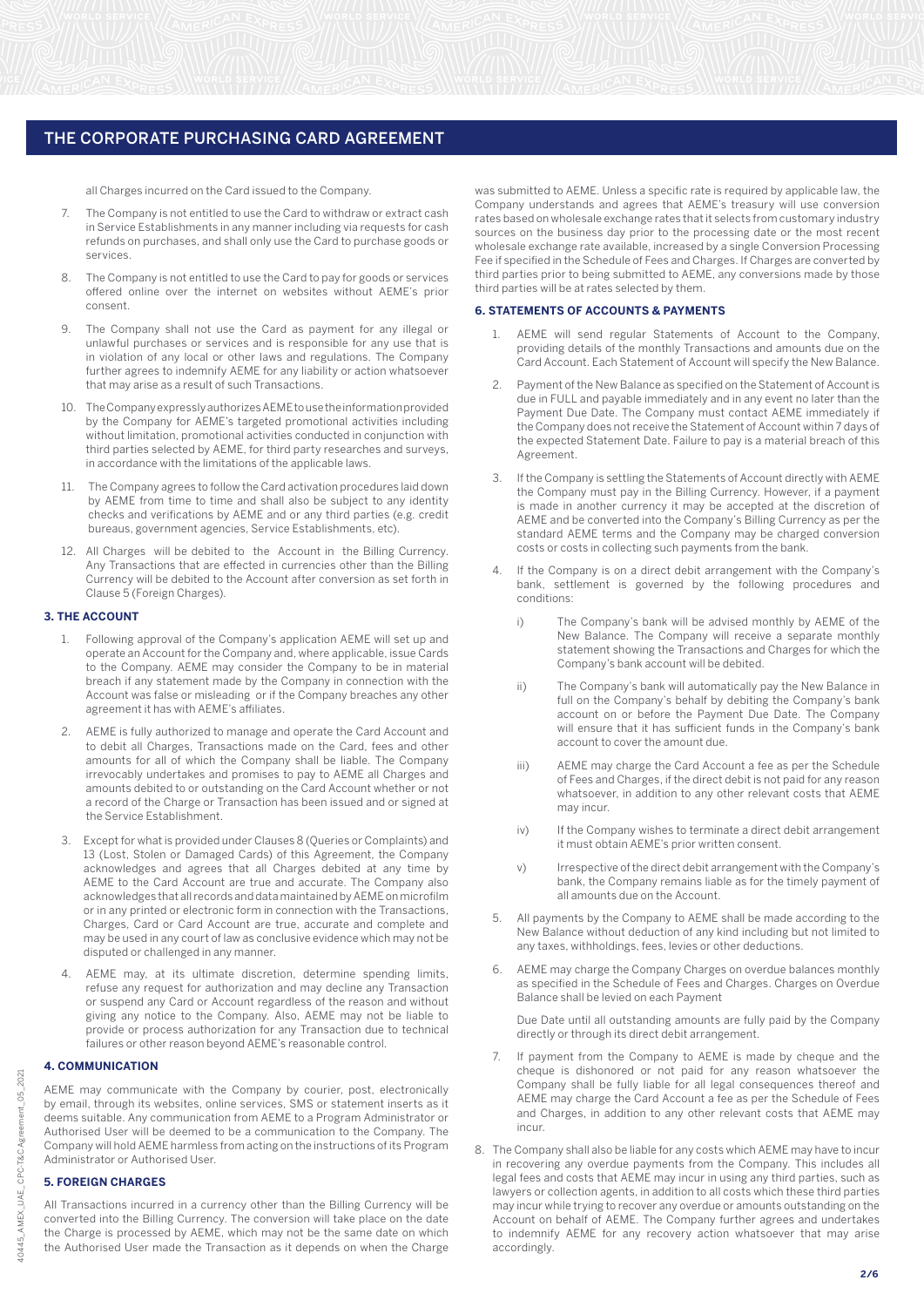- 9. The Company undertakes to promptly notify AEME in writing of any change in billing address and contact numbers. The Company also undertakes to provide AEME with copies of renewed or changed Company documents and identification documents i.e. CR, Authorised Signatory Passport, CPR, Civil ID, Personal Identification Card, etc., as soon as there are any changes in any of them.
- 10. If the Company pays to AEME any amount which is in excess of the New Balance of the Card, AEME retains the right as it deems necessary, to verify the reasons for such excess payments and accordingly to process or not to process such payments and to return the payments to the Company.
- 11. Except as AEME may agree in writing, AEME will not waive any rights if AEME (a) accepts a late or partial payment, (b) accepts a cheque or other payment marked "payment in full" or tendered with other conditions or limitations, (c) extends the due date of any payment due under this Agreement, and or (d) releases any collateral or person responsible for the Company's obligations under this Agreement.

#### **7. SET OFF**

Where the Company or any of its affiliates are under an obligation to AEME under this Agreement or other agreements (including card acceptance agreements for Service Establishments), AEME will be entitled to set off an amount equal to the amount of such obligation against amounts owed by AEME to the Company or any of its affiliates under any of the agreements irrespective of jurisdiction or the currency of the relevant amounts.

#### **8. QUERIES OR COMPLAINTS**

- 1. If the Company has any queries about any of the Charges or Transactions which appear in any Statement of Account, the Company must contact AEME immediately and in any event, no later than 30 days from the Statement Date. If the Company fails to notify AEME of any queries or disputes within the 30 day period, then the Company agree and acknowledge that all Charges and Transactions which appear on the Statement of Account are true, accurate and correct and hereby waive any right to object, dispute or challenge, in any manner whatsoever, any such Transactions, Charges or amounts. AEME will assume all Charges and Transactions to be true, accurate and approved by the Company upon the lapse of the said 30 day period.
- AEME is not responsible for goods or services paid for by use of the Card in any way. Once the Company pays for goods or services by his or her Card, the Company may not at any later time cancel any Charge or Transaction without the approval of the Service Establishment from which he or she purchased the goods or services. Any dispute related to the quantity, quality or delivery of the goods or services or otherwise shall be settled directly with the concerned Service Establishment. AEME shall have no direct or indirect involvement in any such dispute. Even if such dispute occurs, the Company must in all circumstances pay the total New Balance as shown on the Company's monthly Statement of Account. If such dispute is not approved and settled by the Service Establishment, the Company shall be liable to and may not refuse to pay to AEME the value of any Charge or Transaction debited to the Card Account because of such dispute or dissatisfaction or any other matter related to the goods or services paid for by the Card.
- AEME may at its discretion, raise an inquiry on behalf of the Company with a Service Establishment and obtain the relevant supporting documentation for any disputed Transaction(s). AEME reserves the right to debit the Company's Account with an Investigation Fee if specified in the Schedule of Fees and Charges. If the investigation reveals that the disputed Transaction does not relate to the Company in any manner, AEME will credit the Card Account for the disputed Transaction and will not charge the Investigation Fee. AEME shall make bona-fide and reasonable efforts to resolve a dispute raised by a Company. The Company will be liable for all costs associated with the collection of dues including legal and external agencies expenses.
- 4. Upon the request of the Company, and if available in AEME's records at the time of the request, AEME will provide the Company with reprints of its monthly Statement of Account. There will be no charges for reprints of the Statements of Account for the most recent three months preceding the request. However, any reprints for periods earlier than that may be subject to a fee as specified in the Schedule of Fees and Charges.

#### **9. TERMINATION OF THIS AGREEMENT**

The Company may at any time choose to terminate this Agreement or

cancel any Cards by, where applicable, surrendering to AEME all relevant Cards issued in the name of the Company cut in half, accompanied with a letter requesting the termination of this Agreement, closing of the Account, and the cancellation of all Cards and services provided accordingly. However, the Agreement will not terminate and AEME will not agree to the termination unless AEME has received all Cards and payment in full towards the total amounts outstanding (both billed and unbilled amounts along with associated fees and charges) on the Account which shall immediately fall due and shall be payable upon termination. The Company shall indemnify AEME against all actions, proceedings, claims and demands that arise out of AEME's cancellation of a Card, Account or this Agreement at the Company's request.

- AEME shall, at all times, have the right to immediately terminate this Agreement at its sole discretion without providing any reason for such termination. AEME reserves the right to cancel the Card and close the Account in the event of misuse or breach of this Agreement by the Company. In all of these events AEME shall not be responsible for any damages arising because of such cancellation. Upon the termination of this Agreement or cancellation of the Card for any reason, all amounts outstanding on the Card Account shall fall due and shall be payable immediately. The Company must pay in full the total amount outstanding on the Card Account and Transactions which are already debited to the Card Account or shown on a Statement of Account and shall be liable for all other amounts including Transactions, interest, fees and other Charges which are incurred but not yet debited to the Card Account or shown on a Statement of Account.
- 3. The Company shall not use the Card after cancellation or expiration of the Card or after the termination of this Agreement. Except for what is provided under Clauses 8 (Queries or Complaints) and 13 (Lost, Stolen or Damaged Cards) of this Agreement, all Charges arising because of the use of the Card by the Company or because of any Unauthorized Use will be charged to the Card Account and the Company shall be fully liable for all such Charges.
- 4. AEME may list any cancelled Card in its cancellation bulletin or otherwise inform the Service Establishments of such cancellation. If a Service Establishment requests the Company to return or surrender a cancelled or an expired Card based on instructions from AEME, the Company shall immediately adhere and comply with such a request.

#### **10. RENEWING THE CARD**

- 1. The Company authorizes AEME to periodically renew the Card before its expiration.
- 2. Unless this Agreement is terminated, AEME may issue Replacement Cards for lost, damaged or stolen Cards.

 Such Replacement Cards will be governed by the provisions of this Agreement as might be amended from time to time.

The renewal or non-renewal of the Card is at the sole discretion of AEME.

## **11. TERMINATION OF EMPLOYMENT, DEATH OR BANKRUPTCY**

- The Company agrees to inform AEME immediately in the event of the termination of an Authorised User's or Program Administrator's employment, death or any other circumstance or event whereby the individual is no longer authorized or able to use the Card on behalf of the Company, and ensure that no further Charges are applied to the Card.
- 2. If the Company is adjudicated bankrupt or insolvent or files or is forced to file for bankruptcy protection or enter into arrangements with its creditors under applicable bankruptcy provisions then it is no longer authorized to use the Card.
- 3. AEME may at its ultimate discretion cancel and withdraw the Card or limit and restrict the use of such Cards in addition to any other rights which might be legally available for AEME in these circumstances. AEME may cancel and terminate all credit facilities and request the Company to immediately pay the total amount outstanding on the Account even if such amounts were previously deferred.

# **12. PROTECTING THE CARD AND PIN**

The Company shall be responsible for the safe and secure dissemination of the Card(s) and PIN(s) to its Authorised Users. The Company must at all times secure the Card and the PIN(s) and must take proper care to ensure that the Card is safe and the PIN(s) is kept in extreme secrecy and prevent all other parties from using the Card or becoming aware of the PIN. The Company must ensure that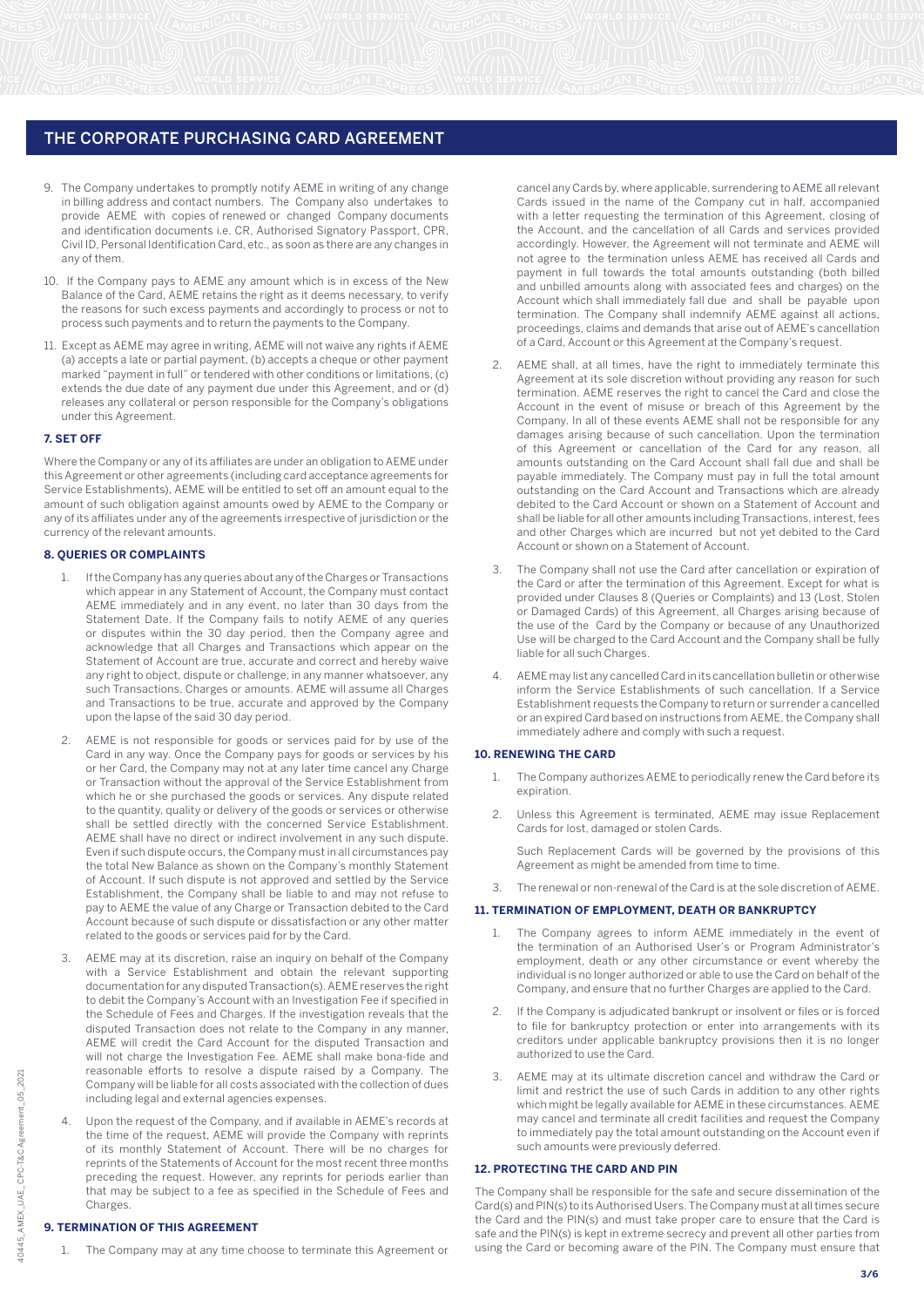any Authorised User preserves any PIN(s) separate from the Card at all times.

#### **13. LOST, STOLEN OR DAMAGED CARDS**

- If the Company, Program Administrator or Authorised User loses a Card or if a Card is damaged or stolen or if the PIN becomes available to any unauthorised persons, the Company must immediately inform AEME by telephone. In addition, the Company shall provide AEME with a written notification within 3 days from the date of the occurrence of any of the above listed events, as per applicable laws.
- If AEME is duly informed in the manner described above the Company shall not be liable for any Unauthorised Use after the Card has been reported lost or stolen. Failure on the Company's part to comply with the provisions of this article will render the Company liable for all Transactions and Charges incurred on the lost or stolen Card until the time the Card is reported as lost or stolen to AEME. However, the Company shall at all times be fully liable for all Transactions and Charges even if these Transactions and Charges were made by third parties if these third parties gained possession of the Card or the PIN with the knowledge, permission, approval or act(s) or omission(s) of the Company or because of the Company's negligence. If the Card is found after it was reported lost or stolen, the Company may not use or attempt to use the Card previously lost or stolen and shall immediately inform AEME for appropriate action.

#### **14. FRAUDULENT TRANSACTIONS**

If the Company or any of its employees or agents commit or attempt to commit any fraudulent transaction of any nature as determined by AEME or applicable laws, AEME has the right to immediately cancel the Card in addition to any other legal action available by law. The Company shall be fully liable for all amounts and

damages of any nature that AEME, Service Establishments or third parties may sustain because of such fraudulent acts by it of its employees or agents. AEME shall have the right to and is hereby authorized to file complaints and reports and to provide information about the Company, Card, Account or Transactions to any competent court, or regulatory or government authority and to participate in any investigation of fraud.

## **15. LIABILITY AND REFUNDS**

- 1. AEME shall not be liable if a Service Establishment does not accept the Card. If a Service Establishment agrees to refund the amount of any Charge to the Company, AEME will only credit the Card Account if AEME receives a proper refund confirmation from the Service Establishment.
- 2. AEME is not responsible in any manner for the goods or services supplied to the Company.
- 3. Unless expressly provided otherwise, the Company shall be liable for all Charges incurred on a Card as soon as the Company has received it.
- 4. AEME will only be liable to pay back the amounts erroneously charged to the Card Account.
- 5. Whenever necessary and in particular in any of the circumstances set out in Clauses 8 (Queries or Complaints), 13 (Lost Stolen or Damaged Cards) and 14 (Fraudulent Transactions) of this Agreement, the Company agrees to cooperate to the fullest extent to assist in any investigation that AEME may wish to make.
- AEME shall not be liable in any manner for any amounts, claims or damages of any nature resulting from any i) non-acceptance of the Card or the way the Card is accepted or declined, ii) failure by AEME to perform its obligations under this Agreement arising from a technical failure of any kind including systems failure, date or other data processing failures, industrial dispute or any other event beyond the reasonable control of AEME, iii) indirect, special, punitive or consequential damages arising for any cause under this Agreement.
- 7. AEME shall not be liable for any damages of any nature if AEME fails to pay or delays the payment of any Transactions of any nature because of any technical failure, error or for any reason beyond AEME's reasonable control.

# **16. CHANGE OF AGREEMENT**

AEME shall, at all times, unless prohibited by applicable laws, have the right to unilaterally change all or any of the provisions of this Agreement including the fees, Charges, and interest rates on the Schedule of Fees and Charges, or other terms of the Card or Card Account. AEME will notify the Company of any changes either by written or electronic communication or by publishing the changes in

any manner or by any other appropriate means. Unless AEME decides the changes should be effective immediately or otherwise, all changes shall become effective and binding upon the lapse of  $\overline{7}$  days from the date of the publication or notification of the changes. In any event, the use of the Card after the publishing or notification of any changes is a confirmation of the Company's full and final approval to such changes. If the Company does not agree to any of the changes, the Company must immediately, where applicable, surrender the Card cut in half to AEME, and issue a written request of the termination of this Agreement.

#### **17. NON-WAIVER**

AEME may, in its sole discretion, choose not to exercise any right under this Agreement, including the right to impose the full amount of any Charge, without waiving that right. Any waiver of a right by AEME must be in writing and signed by AEME.

#### **18. ASSIGNMENT**

AEME shall at all times have the right to assign or transfer all or any part of its rights, benefits or obligations under this Agreement to any of its affiliates, subsidiaries, branches, sister or parent companies, business partners or third parties. AEME shall also have the right to the transfer, securitisation, sale, pledge, factoring or disposal of all or any part of the receivables due on the Card Account. The Company ratifies and agrees in advance to all such acts. The Company shall not have the right to assign or transfer any rights or obligations under this Agreement or the Account without AEME's prior written consent, any assignment or transfer in violation of this clause shall be considered a material breach.

Any such assignee of AEME shall be deemed a third-party beneficiary of this Agreement to the same extent as if it were a party hereto, and shall have the right to enforce the provisions of this Agreement. The Cardmember hereby agrees and acknowledges all such acts now and at the time of each assignment or transfer

#### **19. SEVERABILITY**

If any term or condition of this Agreement is invalid or unenforceable then that term or condition will be deemed amended or deleted so as to be valid and enforceable in a manner closest to the intent of the original term or condition of the Agreement.

#### **20. PRIVACY AND APPLICABLE LAW**

- 1. This Agreement, the performance and construction of its provisions and all matters arising because of the issuance or use of the Card are subject to the English law and the courts of the Dubai International Financial Centre in Dubai shall have jurisdiction and be competent to decide over all disputes or matters arising in relation to this Agreement, the Card or other relevant matter. The Company also agrees that AEME may initiate collection procedures or other legal action in any other jurisdiction in which the Company may be resident or domiciled from time to time and agrees to submit to the choice of such jurisdiction.
- It may not be reasonably possible for AEME to maintain original copies of all vouchers, receipts, records of Transactions and other documents signed by the Company to process any Transaction or other documents signed in connection with the use of the Card. It is AEME's policy to place the same on microfilm or to maintain the same in electronic form. Accordingly, the Company hereby agrees that such microfilm, electronic records or data maintained in any form by AEME or any copies or prints thereof even if not signed are true, complete and accurate and shall be final conclusive evidence admissible at any court of law to evidence any fact or matter whether related to the Account or to a Transaction or Charge and waives any right to object, dispute or challenge such evidence in any manner. The Company also agrees that any such evidence may be used in any procedure for verification of signatures.
- 3. AEME will:
	- (a) Disclose information about the Company, its Card Account, Transactions and Charges on its Card Account (which may include details of goods and or services purchased) to companies within the American Express group of companies worldwide (including third parties and other organizations which provide relevant services to the Card), to any other party whose name or logo appears on the Card issued to the Company, to any party authorized by the Company, to our processors and suppliers and to organizations which accept the Card in payment for goods or services purchased by the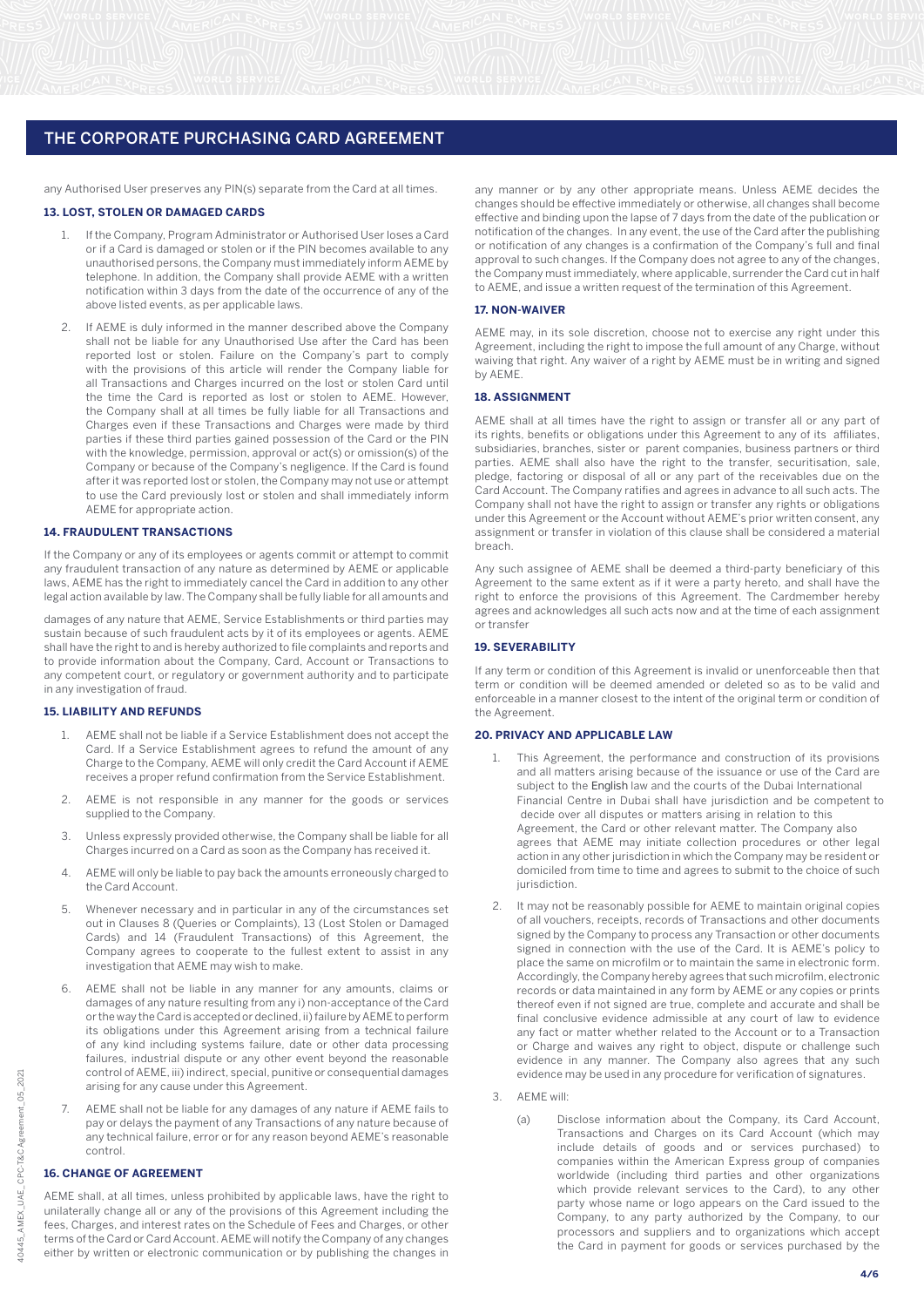Company and obtain such information from those parties, in order to administer and service the Card Account, process and collect Charges on it, or in accordance with Clause 20 (Privacy and Applicable Law). When the Company purchases goods or services on behalf of a third party, the Company confirms that it has obtained the consent of the third party to the disclosure of its information to American Express group of companies worldwide for these purposes;

- (b) Use information about the Company and information about how it uses the Card Account to develop lists for use within the American Express group of companies worldwide (including third parties and other organizations which provide relevant services to the Card) and other selected companies in order that AEME or these companies may develop or make offers to the Company (by mail, email, telephone, social media, SMS or any other mode of communication) of products and services in which the Company might be interested. The information used to develop these lists may be obtained from the application, from information on where the Card is used and information about the nature of the Transactions made on the Company's Card, from surveys and research (which may involve contacting the Company by mail or telephone) and from information obtained from other external sources such as merchants or marketing organizations;
- (c) Exchange information about the Company and its Card Account with credit rating agencies, credit bureaus, or regulatory authorities, and report any Transaction, event, matter or incidence related to the Card or the Company to the regulatory authorities. Such information may be shared with other organizations in assessing applications received from the Company for credit or other facilities and for preventing fraud and tracking debtors;
- (d) Carry out credit checks whilst any money is owed by the Company on the Card Account (including contacting the Company's bank, financial institution or approved referee) and disclose information about the Company and the Card Account to collection agencies and lawyers for the purpose of collecting debts on the Company's Card Account;
- (e) Carry out further credit checks and analyze information about the Company and charges on the Card Account, to assist in managing the Company's Card Account, authorizing Charges on it and to prevent fraud;
- (f) Monitor and or record any telephone calls between AEME and the Company, either directly by AEME or by organizations selected by AEME, to maintain evidence of the contents of such telephone calls and to ensure consistent servicing levels (including staff training) and Account operation; and
- (g) Keep information about the Company and its personnel, including Program Administrators and Authorised Users, for regulatory purposes for as long as required by law and/or regulation.
- The Company is responsible for obtaining unambiguous informed consent from all its employees for participation in the Account and use of their personal information according to these terms and conditions, and shall hold AEME harmless and indemnified against any claims arising therefrom.
- 6. If the Company believes that any information AEME holds about the Company or any of its employees is incorrect or incomplete, the Company must write to AEME without delay.

# **21. DATA PROTECTION AND CONFIDENTIALITY**

The Cardmember hereby explicitly consents to the collection, storage, use, and transfer (in electronic or other form) of Cardmember's personal data by the American Express group of companies worldwide and affiliates (inside or outside of the UAE) for the purpose of implementing, administering, and managing the Cardmember's Account and making available the Card. The Cardmember understands that AEME may hold certain personal information about the Cardmember, including, but not limited to, name, home address, and telephone number, date of birth, identification number, salary, nationality, and job title for the purpose of implementing, managing and administering the Cardmember's Account. Additionally, AEME may send the Cardmember marketing information (e.g. newsletters, product information or event invitations) concerning products and services of interest to the Cardmember, and the Cardmember's personal data may be used by AEME to submit offers to the Cardmember and to provide the Cardmember with the best possible service.

- 2. The Cardmember understands and agrees that AEME may:
	- a. use information about the Cardmember and information about how he or she uses his or her Card Account to develop lists for use within the American Express group of Companies worldwide (including other organizations which issue the Card) and other selected companies in order that AEME or these companies may develop or make offers to the Cardmember (by mail, email, telephone, SMS or any other mode of communication) of products and services in which the Cardmember might be interested. The information used to develop these lists may be obtained from the Application, from information on where the Card is used and information about the nature of the Charges made on the Cardmember's Card, from surveys and research (which may involve contacting the Cardmember by mail or telephone) and from information obtained from other external sources such as merchants or marketing organizations;
	- b. exchange information about the Cardmember and his or her Card Account with credit rating agencies, Credit Bureaus (including without limitation the Eithad Credit Bureau), or regulatory authorities, and report any Transaction, event, matter or incidence related to the Card or the Cardmember to the regulatory authorities. Such information may be shared with other organizations in assessing applications received from the Cardmember or from members of his or her household for credit or other facilities and for preventing fraud and tracking debtors;
	- c. carry out credit checks whilst any money is owed by the Cardmember on his or her Card Account (including contacting the Cardmember's bank, financial institution or approved referee) and disclose information about the Cardmember and his or her Card Account to collection agencies and lawyers for the purpose of collecting debts on the Cardmember's Card Account;
	- d. carry out further credit checks and analyze information about the Cardmember and charges on his or her Card Account, to assist in managing the Cardmember's Card Account, authorizing Charges on it and to prevent fraud;
	- e. monitor and/or record any telephone calls between AEME and the Cardmember, either directly by AEME or by organizations selected by AEME, to maintain evidence of the contents of such telephone calls and to ensure consistent servicing levels (including staff training) and Account operation;
	- f. undertake all of the above within and outside the Middle East;
	- g. undertake all of the above in respect of any Supplementary Cardmember on the Card Account. When the Cardmember has approved the issue of a Supplementary Card, the Cardmember confirms that he or she has obtained the consent of the Supplementary Cardmember to disclose his or her information to American Express group of companies worldwide and process it for the above purposes.
- 3. The Cardmember understands that data will be held only as long as is necessary to implement, administer, and manage the Account and make available the Card. The Cardmember understands that Cardmember may, at any time, view data, request additional information about the storage and processing of the data, require any necessary amendments to the data or refuse or withdraw the consents herein, in any case without cost, by contacting AEME in writing.
- 4. Further details in respect of the collection, processing, transfer and disclosure of personal data are available online at www.americanexpress. ae .
- 5. The Cardmember authorises AEME to obtain information, on an ongoing basis, from the Etihad Credit Bureau, banks and other financial institutions, the Cardmember's employer or any other body as AEME deems appropriate, about the Cardmember's financial and nonfinancial affairs which includes but is not limited to the details of the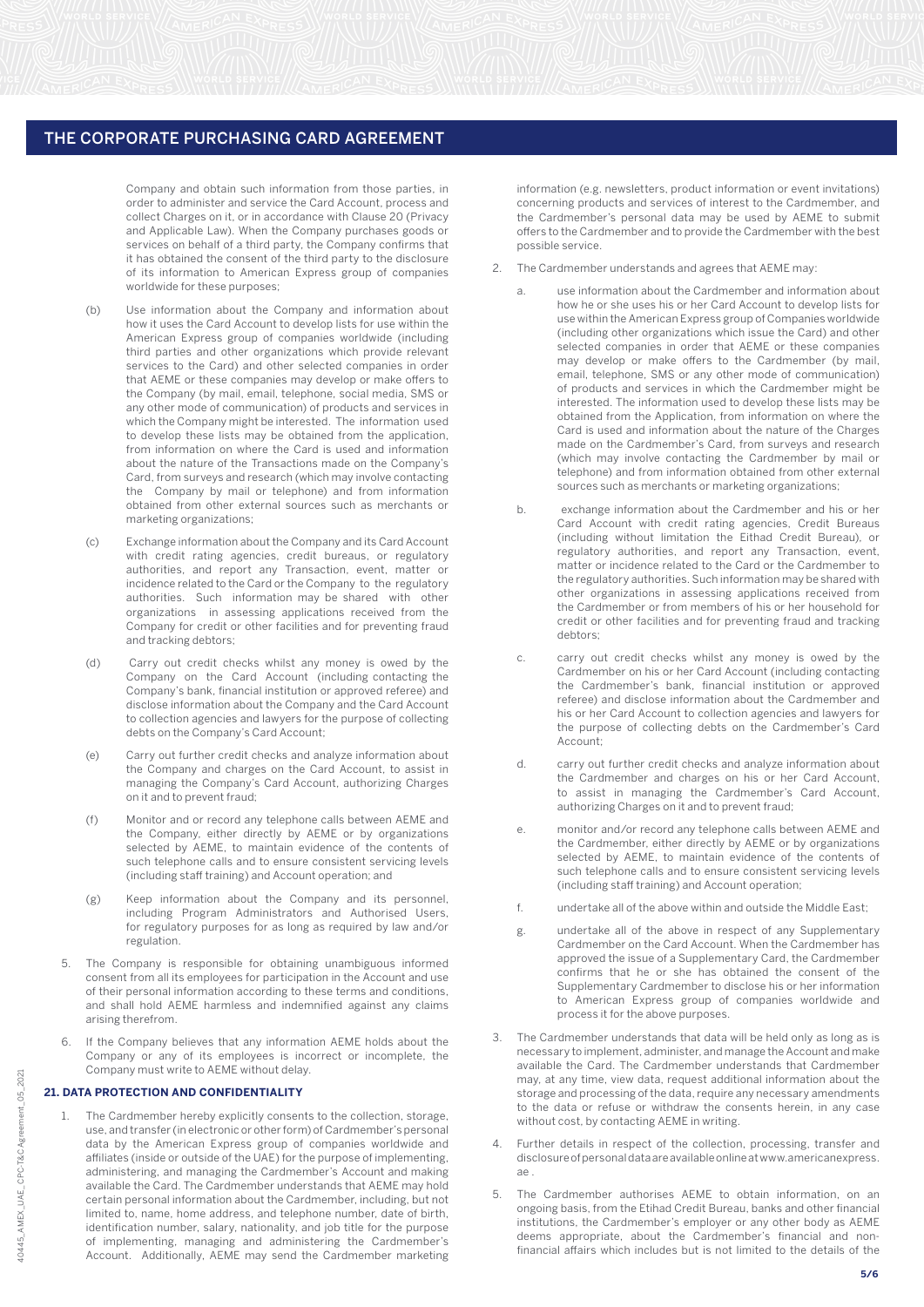Cardmember's banking facilities, financial position, income and any other information relating to the Cardmember which AEME deems appropriate without any reference to the Cardmember.

- The Cardmember understands and agrees that AEME may disclose Confidential Information:
	- a. about the Cardmember, his or her Card Account and Charges on his or her Card Account (which may include details of goods and/or services purchased) to companies within the American Express group of companies worldwide (including third parties and other organizations which issue the Card or provide relevant services), to any other party whose name or logo appears on the Card issued to the Cardmember, to any party authorized by the Cardmember, to AEME's processors and suppliers and to organizations which accept the Card in payment for goods or services purchased by the Cardmember and obtain such information from those parties, in order to administer and service the Card Account, process and collect Charges on it and manage any benefits or insurance programmes in which the Cardmember is enrolled or if required by applicable law. When the Cardmember purchases goods or services on behalf of a third party, the Cardmember confirms that he or she has obtained the consent of the third party to the disclosure of his or her information to American Express group of companies worldwide for these purposes;
	- b. to its professional advisors who are under a duty of confidentiality to AEME;
	- c. to any actual or potential assignee or transferee (or any agent or adviser of any of the foregoing) of AEME;
	- d. to the UAE Central Bank or any UAE court, tribunal or regulatory, supervisory, tax or other governmental or quasi-governmental authority having jurisdiction over AEME or any other member of the American Express group of companies worldwide, or any other court, tribunal or authority;
	- e. to any credit reference agencies (including Al Etihad Credit Bureau), rating agency, insurer or insurance broker or direct or indirect provider of credit protection to AEME in connection with the Card and Account;
	- f. to any party that provides services to the Cardmember through AEME as an intermediary;
	- g. to any party that AEME reasonably believes to be acting on the Cardmember's behalf, including without limitation payment recipients, beneficiaries of the Cardmember's Account, nominees, intermediaries, correspondent and agent banks, clearing houses and clearing or settlement system;
	- h. to any other party to the extent necessary, in AEME's sole discretion, for AEME to provide the Account and the Card;
	- i. as may be required by Applicable Law;
	- j. as otherwise specified in this Agreement; and
	- k. as may be required in order to preserve or enforce any of AEME's rights or remedies against the Cardmember.
	- The Cardmember agrees to provide any information or documents that AEME may require and waives any confidentiality rights applicable under data protection, bank secrecy or similar laws in respect of all such information which AEME may disclose in accordance with this clause.

## **22. MISCELLANEOUS**

- 1. The Cardmember agrees to comply with all applicable exchange control regulations which may be issued from time to time.
- It may not be reasonably possible for AEME to maintain original copies of all vouchers, receipts, records of Transactions and other documents signed by the Cardmember to process any Transaction or other documents signed in connection with the use of the Card. It is AEME's policy to place the same on microfilm or to maintain the same in electronic form. Accordingly, the Cardmember hereby agrees that such microfilm, electronic records or data maintained in any form by AEME or any copies or prints thereof, even if not signed, are true, complete and accurate and shall be final conclusive evidence admissible at any court of law to evidence any fact or matter whether related to the Account or to a Transaction or Charge and waives any right to object, dispute or challenge such evidence in any manner. The Cardmember also agrees that any such evidence may be used in any procedure for verification of his or her signature.
- If the Cardmember believes that any information AEME holds about him or her is incorrect or incomplete, the Cardmember must contact without delay to AMEX (Middle East) B.S.C. (c) (UAE branch), by phone +971 4 4492222 or write to AMEX (Middle East) B.S.C. (c)-Emirates, P.O. Box 2390, Dubai, UAE.

40445

**MERICAN**  $EXERF$ 

The Card is issued by Amex (Middle East) B.S.C. (c) – Emirates, a branch of Amex (Middle East) B.S.C. (c), Bahrain pursuant to a license from American Express. American Express is a registered trademark of American Express.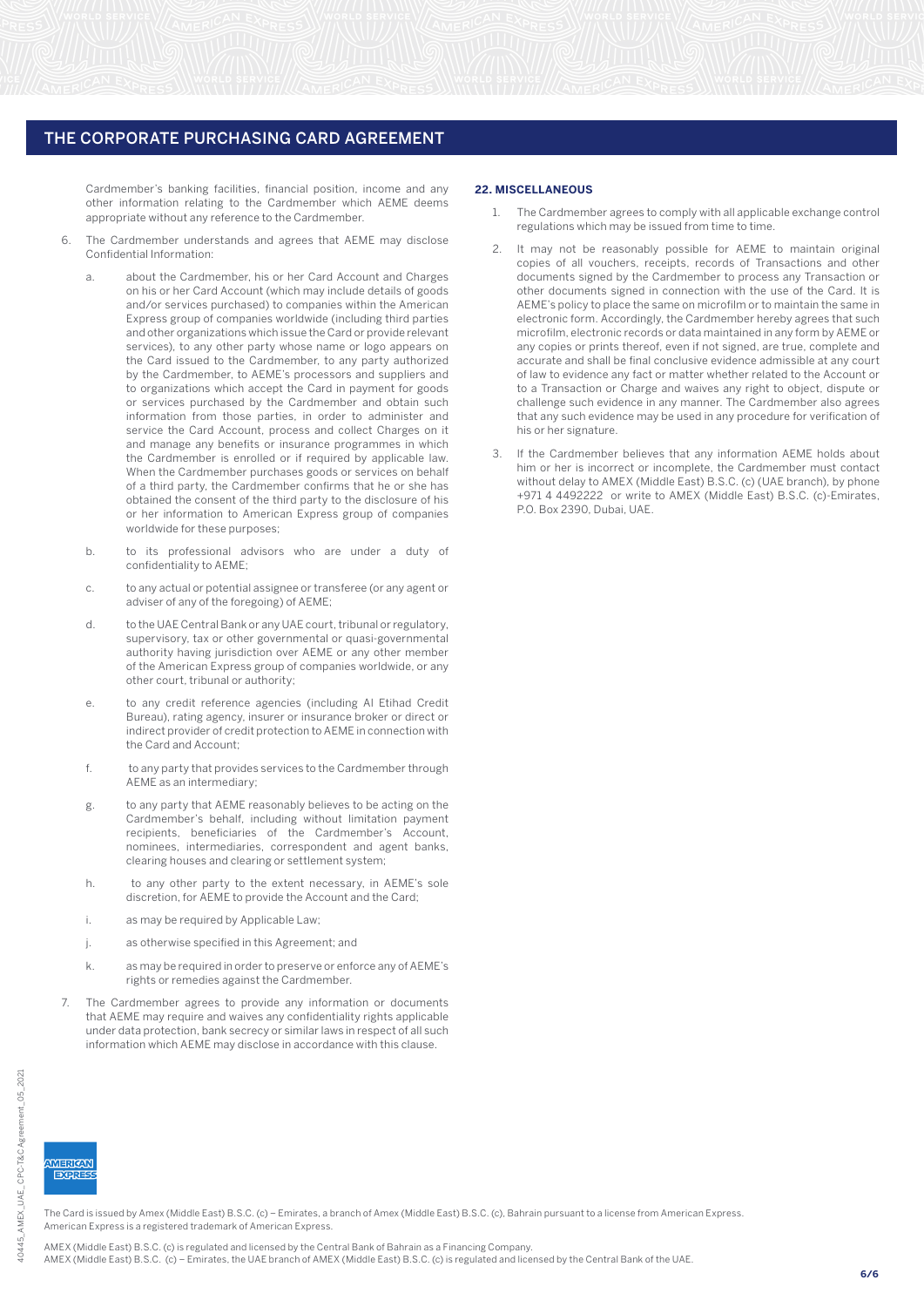# **AMERICAN EXPRESS**

# **اتفاقية بطاقة أمريكان إكسبريس لمشتريات الشركات**

أطراف الاتفاقية الماثلة ("التفاقية") هم أميكس (الشرق الأوسط) ش.م.ب (مقفلة) – الإمارات، )"أمريكان إكسبريس الشرق األوسط"( والشركة التي لها حساب بطاقة لمشتريات الشركات. يخضع استعمال البطاقة لشروطها وأحكامها. تصبح االتفاقية الماثلة سارية وملزمة عند تسليم البطاقة أو عند أول استعمال لها. تُستكمل االتفاقية الماثلة بجداول الرسوم والتكاليف المطبقة على الحساب:

# **.1 التعريفات**

"الحساب" - أي حساب تفتحه أمريكان إكسبريس الشرق األوسط باسم الشركة إلصدار بطاقة، بموجب الشروط واألحكام الماثلة.

"أمريكان إكسبريس الشرق الأوسط" – أميكس (الشرق الأوسط) ش.م.ب (مقفلة) وخلفاؤها والمتنازل إليهم منها وشركاتها التابعة والشقيقة والقابضة وفروعها وعلى وجه الخصوص أميكس (الشرق الأوسط) ش.م.ب (مقفلة) – الإمارات.

"المستخدم المفوض" - الشخص الذي تكون له سلطة فعلية أو ظاهرية الستعمال البطاقة وتنفيذ المعامالت على الحساب. يمكن أن يكون المستخدم المفوض شخصاً تكشف له الشركة عن بيانات البطاقة، وتمكنه بمقتضى ذلك من إتمام المعامالت.

"عملة الفاتورة" - العملة المُ قوم بها الحساب. ويمكن أن تختلف عملة الفاتورة عن العملة التي تم تحمل النفقات بها.

"البطاقة" - بطاقة لمشتريات الشركات، سواء كانت بالستيكية أم افتراضية والصادرة من أمريكان إكسبريس الشرق األوسط إلى الشركة بموجب حساب بطاقة لمشتريات الشركات، وتشمل البطاقات األساسية واإلضافية والبديلة.

"التكاليف" - جميع المبالغ المقيدة على الحساب والناشئة عن إصدار أو استعمال البطاقة (البطاقات) أو لأى سبب آخر بموجب الشروط والأحكام الماثلة وتشمل على سبيل المثال لا الحصر جميع معامالت البطاقة والرسوم والفائدة والمصروفات والتكلفة القانونية، أو أي رسوم أخرى أو تعويضات متفق عليها.

"رسوم على الرصيد المتبقي" - المبلغ المحدد في جدول الرسوم والتكاليف والمستحق الدفع على الشركة.

"الشركة" - صاحب حساب البطاقة لمشتريات الشركات أو الشركة أو المنشأة أو المؤسسة الذي تم فتح الحساب باسمه لدى أمريكان إكسبريس الشرق األوسط والذي فوض بإصدار البطاقة.

"المعلومات السرية" - جميع المعلومات المتعلقة بعضو البطاقة والتي تعتبر، بموجب القانون أو العرف أو العقد، سرية بطبيعتها بخالف ما يتعارض مع ذلك في أي مستند آخر، فإن أي معلومات:

- )أ( تكون متاحة عامة في وقت تقديمها أو تصبح متاحة عامة بدون إخالل من أمريكان إكسبريس الشرق الأوسط لواجب السرية؛
- )ب( تكون معروفة لشركة أمريكان إكسبريس الشرق األوسط )بدون التزام بالسرية تجاه عضو البطاقة) قبل أن يفصح عنها عضو البطاقة؛
- )ج( جرى تطويرها بشكل مستقل بواسطة أمريكان إكسبريس الشرق األوسط دون الرجوع إلى المعلومات التي أفصح عنها عضو البطاقة؛ أو
- )د( تم الحصول عليها بشكل قانوني دون التزام بالسرية من شخص آخر غير عضو البطاقة، بشرط أال يكون معروفاً لدى أمريكان إكسبريس الشرق األوسط بأن ذلك الشخص ملزم بالسرية فيما يتعلق بتلك المعلومات، لن تعتبر معلومات سرية ألغراض االتفاقية الماثلة ولن تخضع بالتالي ألي واجب بالمحافظة على السرية.

"القبول الرقمي" - أي قبول لالتفاقية الماثلة من خالل قناة إلكترونية، ويشمل ذلك على سبيل المثال ال الحصر عن طريق التوقيع اإللكتروني والنقر لقبول االستمارات.

"تاريخ االستحقاق" أو "تاريخ استحقاق الدفع" - التاريخ الميالدي الذي يستحق بحلوله الدفع التام لمبلغ القيد على الرصيد الجديد على النحو المحدد في كشف الحساب ووجوب سداده على الفور.

"القنوات اإللكترونية" - أي قناة إلكترونية يستخدمها عضو البطاقة للوصول إلى حساب أو بطاقة، وتشمل على سبيل المثال ال الحصر الهاتف والفاكس والبريد اإللكتروني والخدمات المصرفية عبر اإلنترنت وتطبيق الهاتف المحمول.

"التوقيع اإللكتروني" - أي رموز أو بيانات أخرى في صورة رقمية مرفقة بمستند مرسل إلكترونياً كوسيلة للتحقق من نية المرسل على توقيع المستند، ويشمل على سبيل المثال ال الحصر، النسخ المرسلة بالفاكس من المستند الذي يحمل التوقيع األصلي أو النسخ الممسوحة ضوئياً والمرسلة إلكترونياً من التوقيع األصلي.

"الرصيد الجديد" - إجمالي الرصيد الدائن أو الرصيد المدين في تاريخ كشف الحساب حسبما تظهره سجالت أمريكان إكسبريس الشرق األوسط بما في ذلك جميع النفقات.

"رقم التعريف الشخصي" - رقم التعريف الشخصي المقدم إلى الشركة لكي تستخدمه مع البطاقة.

"مدير البرنامج" - الشخص الذي تعينه الشركة في نموذج الطلب أو الذي تخطر الشركة به أمريكان إكسبريس الشرق األوسط خطياً من وقت آلخر، والذي سيتمتع بسلطة التصرف نيابة عن الشركة في إدارة جميع جوانب الحساب.

"البطاقة البديلة" - بطاقة جديدة تُصدر إلى الشركة في حالة فقدان البطاقة أو سرقتها أو تلفها أو عدم استالمها.

"جدول الرسوم والتكاليف" - وثيقة منفصلة مقدمة من أمريكان إكسبريس الشرق األوسط وتتضمن تفاصيل الرسوم والتكاليف المطبقة على الحساب. يعد جدول الرسوم والتكاليف، حسبما تحدده أمريكان إكسبريس الشرق الأوسط وتغيره من وقت لآخر، جزءاً لا يتجزأ من الاتفاقية الماثلة.

"مؤسسات الخدمة" - مقدمو السلع أو الخدمات الذين يقبلون بالبطاقة كوسيلة لدفع مقابل مشتريات أو حجوزات السلع والخدمات.

"تاريخ التسوية" - التاريخ الميالدي الصادر بحلوله كشف الحساب إلى الشركة.

"كشف الحساب" - كشف حساب شهري أو دوري آخر تقدمه أمريكان إكسبريس الشرق األوسط إلى الشركة والذي يعرض تفاصيل الرصيد الجديد المترتب على الشركة من خالل البطاقة والمستحق الدفع إلى أمريكان إكسبريس الشرق األوسط.

"المعاملة" - أي مدفوعات تؤديها الشركة أو أي مبلغ تفرضه مؤسسة الخدمة مقابل أي سلع أو خدمات أو حجوزات تتم باستخدام البطاقة (البطاقات) أو رقم التعريف الشخصي أو بأي طريقة أخرى بما في ذلك، على سبيل المثال لا الحصر، الأوامر البريدية أو الإلكترونية أو الـهاتفية أو أوامر الفاكس، أو أي وسيلة اتصال أو أي حجوزات أخرى مرخص بها بغض النظر عما إذا كان قد جرى التوقيع على الطلب أو اإليصال من قبل المستخدم المفوض.

"االستعمال غير المفوض" - أي استعمال، بما في ذلك إتمام المعامالت على البطاقة بواسطة أي طرف آخر غير المستخدم المفوض ودون تفويض أو موافقة الشركة.

## **.2 استعمال البطاقة**

.1 على الرغم من حق الشركة في استعمال البطاقة، تظل البطاقة دوماً ملكاً لشركة أمريكان إكسبريس الشرق األوسط.

 يتعين على الشركة، بناءً على تعليمات من أمريكان إكسبريس الشرق األوسط، وقف استعمال وتسليم أي بطاقة فعلية فوراً إلى أمريكان إكسبريس الشرق األوسط أو أي مؤسسة خدمة أو أي ممثل آخر مفوض من أمريكان إكسبريس الشرق األوسط، بناءً على تعليمات أمريكان إكسبريس الشرق الأوسط. ولا يجوز للشركة استعمال البطاقة بعد انتهاء تاريخ الصالحية أو بعد تلفها أو سحبها أو إلغائها.

.2 تعد الشركة الشخص الوحيد المفوض باستعمالها في المعامالت أو للتعريف بنفسه أو لأي غرض آخر.

 ونظراً ألن الشركة تعين أشخاص آخرين للتصرف نيابة عنها، فعليها عدم تمكين أي شخص آخر بخالف المستخدم المفوض من استعمال البطاقة أو رقم التعريف الشخصي. عندما يقدم المستخدم المفوض البطاقة أو يقدم بيانات الحساب المرتبط بالبطاقة إلى مؤسسة خدمة، تعتبر الشركة موافقة على قيد المبلغ على الحساب.

- .3 تُصدر البطاقة إلى الشركة حصراً ألغراض إتمام المعامالت نيابة عن الشركة ألغراض تجارية على النحو المدون في نموذج طلب حساب الشركة. لن تتحمل أمريكان إكسبريس الشرق األوسط المسؤولية عن ضمان التزام الشركة أو موظفيها بشروط وأحكام الحساب و/أو السياسات واإلجراءات الداخلية للشركة عن استعمال البطاقة.
- .4 في حالة استعملت الشركة البطاقة لغرض شراء سلع أو خدمات بالتقسيط أو بالدفعات الدورية (مثل التأمين)، تفوض الشركة أمريكان إكسبريس الشرق الأوسط بدفع جميع الدفعات الدورية أو األقساط نيابة عنها عند طلب مؤسسة الخدمة، وتتعهد الشركة بأن تسدد إلى أمريكان إكسبريس الشرق األوسط تبعاً لذلك. يتوجب على الشركة إبالغ مؤسسة الخدمة خطياً فيما إذا رغبت الشركة في إيقاف أي مدفوعات دورية من هذا القبيل. لن تتحمل أمريكان إكسبريس الشرق األوسط المسؤولية عن أي إخالل أو إلغاء أو إنهاء لأي ترتيب أو علاقة قانونية (مثل وثيقة التأمين) بسبب عدم استطاعة أمريكان إكسبريس الشرق األوسط دفع النفقات المذكورة.
- .5 إذا كانت الشركة أو أي من شركاتها التابعة تملك مؤسسة الخدمة، فال يجوز لها استعمال البطاقة لديها أو لدى شركاتها التابعة التي تمتلك مؤسسات الخدمة. ال يجوز للشركة استعمال البطاقة لتمويل أي جزء من أعمالها التجارية أو استيفاء متطلبات رأس المال العامل بدون موافقة أمريكان إكسبريس الشرق األوسط.
- .6 تتحمل الشركة المسؤولية المنفردة عن جميع المبالغ المستحقة على الحساب وجميع النفقات المترتبة على البطاقة الصادرة إلى الشركة.
- .7 ال يحق للشركة استعمال البطاقة لسحب أموال نقدية من مؤسسات الخدمة بأي طريقة بما في ذلك عبر طلبات االسترداد النقدي لثمن المشتريات، وال يجوز لها استعمال البطاقة إال لشراء السلع أو الخدمات.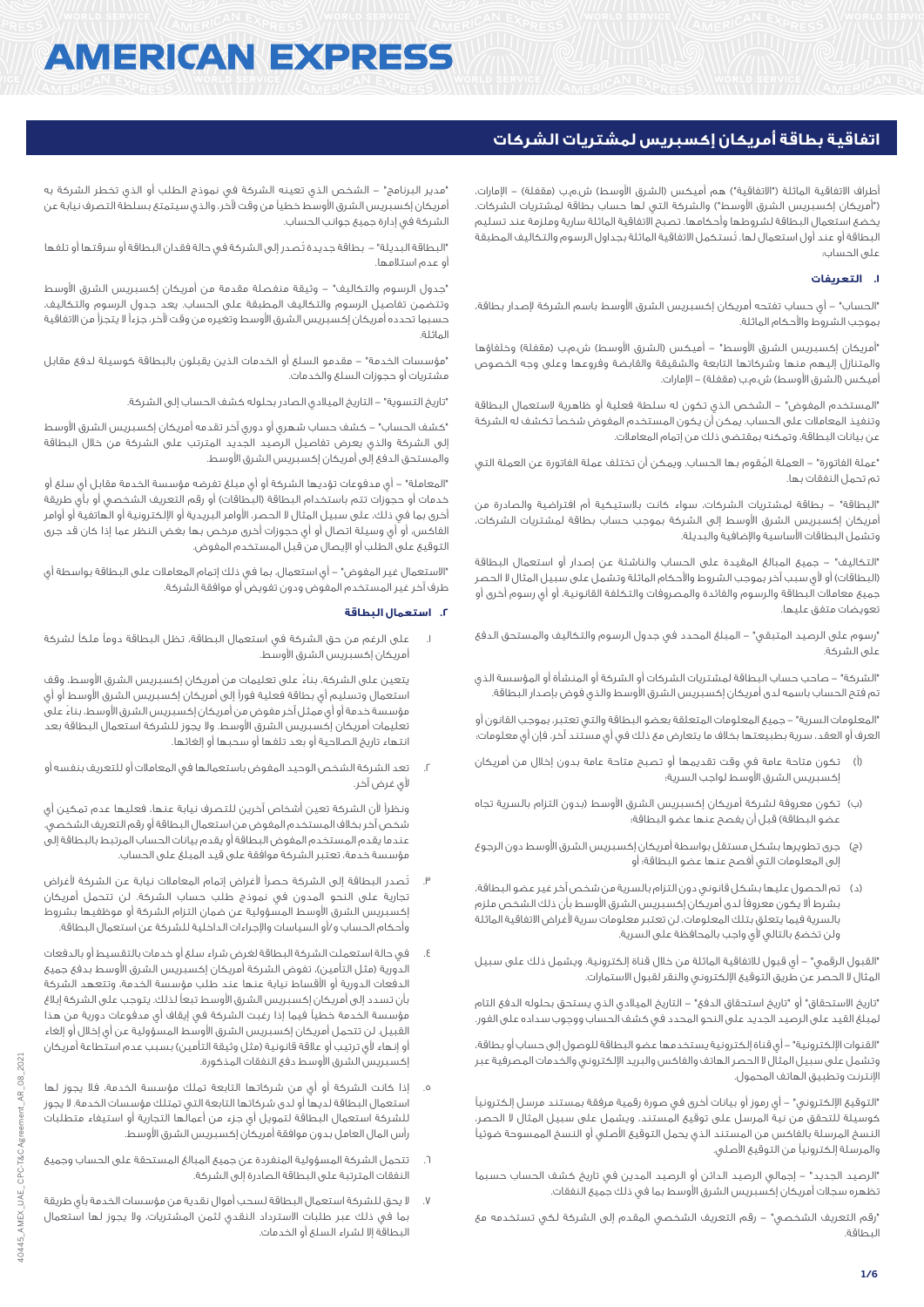- .8 ال يحق للشركة استعمال البطاقة لسداد ثمن البضائع أو الخدمات المعروضة عبر اإلنترنت على المواقع اإللكترونية بدون الحصول على موافقة مسبقة من أمريكان إكسبريس الشرق األوسط.
- .9 ال يجوز للشركة استعمال البطاقة لسداد ثمن أي مشتريات أو خدمات غير مشروعة أو غير قانونية وتكون مسؤولة عن أي استعمال يخالف أي قوانين ولوائح محلية أو غير ذلك. توافق الشركة أيضاً على تعويض أمريكان إكسبريس الشرق األوسط عن أي مسؤولية أو إجراء أياً كان ينشأ نتيجة لمثل هذه المعامالت.
- .10 تفوض الشركة صراحةً شركة أمريكان إكسبريس الشرق األوسط باستخدام المعلومات المقدمة من الشركة في األنشطة الترويجية المستهدفة لشركة أمريكان إكسبريس الشرق األوسط والتي تشمل على سبيل المثال ال الحصر، األنشطة الترويجية التي تُجرى باالشتراك مع جهات خارجية تختارها أمريكان إكسبريس الشرق األوسط، وفي البحوث واستطالعات الرأي الخارجية، وذلك في حدود القوانين النافذة.
- .11 توافق الشركة على اتباع إجراءات تفعيل البطاقة التي تضعها أمريكان إكسبريس الشرق األوسط من وقت آلخر، وأن تخضع أيضاً ألي عمليات مصادقة وتحقق من الهوية من قبل أمريكان إكسبريس الشرق الأوسط أو أي طرف ثالث (مثل وكالات التصنيف الائتماني، والوكالات الحكومية، ومؤسسات الخدمة، وما إلى ذلك).
- .12 سوف تُقيد جميع النفقات على الحساب بعملة الفاتورة. وأي معامالت تجرى بعمالت أخرى غير عملة الفاتورة ستقيد على الحساب بعد إجراء التحويل المبين في البند 5 )النفقات المنفذة بعمالت أجنبية(.

# **.3 الحساب**

- .1 بعد الموافقة على طلب الشركة، ستقوم أمريكان إكسبريس الشرق األوسط بإنشاء وتفعيل حساب للشركة، وعند االقتضاء، ستقوم بإصدارٍ بطاقات إلى الشركة. يجوز لشركة أمريكان إكسبريس الشرق األوسط أن تعتبر أن الشركة قد ارتكبت مخالفة جوهرية إذا كان أي بيان صادراً من الشركة فيما يتعلق بالحساب كاذباً أو مضلالً أو إذا خالفت أي اتفاقية أخرى أبرمتها مع أي من الشركات التابعة لشركة أمريكان إكسبريس الشرق األوسط.
- .2 أمريكان إكسبريس الشرق األوسط مفوضة بإدارة وتشغيل حساب البطاقة بالكامل وبقيد جميع النفقات والمعامالت التي تجرى على البطاقة والتكاليف والمبالغ األخرى التي تتحمل الشركة المسؤولية عنها. تتعهد الشركة وتضمن على نحو ال رجعة فيه بأن تدفع إلى أمريكان إكسبريس الشرق األوسط جميع النفقات والمبالغ المقيدة أو المستحقة على حساب البطاقة سواء تم أم لم يتم إصدار سجل بالنفقات أو المعاملة أو التوقيع عليه في مؤسسة الخدمة.
- .3 باستثناء ما هو منصوص عليه في البندين 8 )االستفسارات( و13 )البطاقات المفقودة أو المسروقة أو التالفة) من الاتفاقية الماثلة، تقر الشركة وتوافق على أن جميع النفقات التي تقيدها في أي وقت أمريكان إكسبريس الشرق األوسط على حساب البطاقة صحيحة ودقيقة. كما تقر الشركة بأن جميع السجالت والبيانات التي تحتفظ بها أمريكان إكسبريس الشرق الأوسط على رقائق الميكروفيلم أو غيرها من الوسائل المطبوعة أو اإللكترونية فيما يتعلق بالمعامالت أو النفقات أو البطاقة أو حساب البطاقة صحيحة ودقيقة ومكتملة ويجوز استخدامها لإلثبات لدى القضاء كبينة قاطعة حائزة للحجية وال يجوز جحدها أو الطعن عليها بأي شكل من األشكال.
- .4 يجوز لشركة أمريكان إكسبريس الشرق األوسط، بمحض اختيارها المطلق، تحديد حدود لإلنفاق ورفض أي طلب تفويض ولها أن ترفض أي معاملة أو إيقاف أي بطاقة أو حساب بغض النظر عن السبب ودون تقديم أي إشعار إلى الشركة. وكذلك ال تتحمل أمريكان إكسبريس الشرق الأوسط المسؤولية عن منح أو إجازة التفويض لأى معاملة بسبب الأعطال الفنية أو أي سبب آخر خارج عن إرادة أمريكان إكسبريس الشرق الأوسط المعقولة.

#### **.4 االتصال**

يجوز لشركة أمريكان إكسبريس الشرق األوسط أن تتواصل مع الشركة بالبريد السريع أو بالبريد أو إلكترونياً أو بالبريد اإللكتروني، عبر مواقعها اإللكترونية، أو الخدمات عبر اإلنترنت أو الرسائل القصيرة أو مالحق الكشف على النحو الذي تراه مناسبا.ً وسوف يعتبر أي اتصال من أمريكان إكسبريس الشرق األوسط إلى مدير البرنامج أو المستخدم المفوض اتصاالً إلى الشركة. سوف تبرأ الشركة ذمة أمريكان إكسبريس الشرق األوسط من التصرف بناء على تعليمات مدير برنامجها أو المستخدم المفوض.

## **.5 النفقات المنفذة بعمالت أجنبية**

إن جميع المعامالت المنفذة بعملة غير عملة الفاتورة سيتم تحويلها إلى عملة الفاتورة. وسيجرى التحويل في تاريخ معالجة الرسوم بواسطة أمريكان إكسبريس الشرق األوسط، والذي قد ال يكون هو نفس تاريخ تنفيذ المستخدم المفوض للمعاملة ألنه يعتمد على وقت إرسال النفقات إلى أمريكان إكسبريس الشرق األوسط. ما لم يشترط القانون النافذ سعر صرف محدد، تدرك الشركة وتوافق على أن نظام خزينة أمريكان إكسبريس الشرق األوسط سوف يطبق سعر صرف بناءً على

أسعار الصرف التي تختارها من مصادر معتادة في يوم العمل السابق لتاريخ المعالجة أو أحدث سعر صرف متاح، مع إضافة رسوم معالجة التحويل لمرة واحدة على النحو المحدد في جدول الرسوم والتكاليف. إذا جرى تحويل النفقات من قبل أطراف خارجية قبل إرسالها إلى أمريكان إكسبريس الشرق األوسط، فإن أي تحويالت تجريها تلك األطراف الخارجية ستكون بأسعار الصرف التي يختارونها.

## **.6 كشوف الحساب والمدفوعات**

- .1 سوف ترسل أمريكان إكسبريس الشرق األوسط كشوف حسابات منتظمة إلى الشركة تتضمن تفاصيل المعامالت الشهرية والمبالغ المستحقة على حساب البطاقة. سيحدد كل كشف حساب الرصيد الجديد.
- .2 يكون الدفع التام للرصيد الجديد على النحو المحدد في كشف الحساب مستحقاً وواجباً على الفور وفي جميع األحوال في موعد أقصاه تاريخ استحقاق الدفع. يجب على الشركة االتصال بشركة أمريكان إكسبريس الشرق األوسط على الفور في حالة عدم استالم كشف الحساب خالل 7 أيام من تاريخ الكشف المتوقع. يمثل عدم الدفع مخالفة جوهرية لالتفاقية الماثلة.
- .3 إذا كانت الشركة تقوم بتسوية كشوف الحساب بصورة مباشرة مع أمريكان إكسبريس الشرق األوسط، يتوجب على الشركة أن تدفع بعملة الفاتورة. ومع ذلك، إذا جرى السداد بعملة أخرى، يجوز لشركة أمريكان إكسبريس الشرق األوسط أن تقبل بها بمحض اختيارها وتحويلها إلى عملة الفاتورة الخاصة بالشركة وفقاً للشروط القياسية لدى أمريكان إكسبريس الشرق الأوسط ويجوز أن يفرض على الشركة تكاليف التحويل أو التكاليف المتكبدة في سبيل تحصيل أي مبالغ من البنك.
- .4 إذا كانت الشركة قد أبرمت ترتيباً للخصم المباشر مع بنك الشركة، تخضع التسوية لإلجراءات والشروط التالية:
- 1( ستبلغ أمريكان إكسبريس الشرق األوسط بنك الشركة شهرياً بالرصيد الجديد. سوف تستلم الشركة كشفاً شهرياً منفصالً يبين المعامالت والنفقات التي سيتم قيدها على الحساب البنكي للشركة.
- 2( سيقوم بنك الشركة تلقائياً بدفع الرصيد الجديد بالكامل نيابة عن الشركة عن طريق القيد على الحساب البنكي للشركة في أو قبل تاريخ استحقاق الدفع. ستضمن الشركة في الحساب البنكي للشركة لتغطية المبلغ المستحق.
- يجوز لشركة أمريكان إكسبريس الشرق الأوسط أن تقيد على حساب الشركة رسوماً وفقاً لجدول الرسوم والتكاليف، في حالة عدم دفع الخصم المباشر ألي سبب من األسباب، باإلضافة إلى التكاليف األخرى المرتبطة التي يجوز أن تتحملها أمريكان إكسبريس الشرق األوسط.
- 4( إذا رغبت الشركة في إنهاء ترتيب الخصم المباشر، يتوجب عليها الحصول على الموافقة الخطية المسبقة من أمريكان إكسبريس الشرق األوسط.
- 5( بصرف النظر عن ترتيب الخصم المباشر مع بنك الشركة، تبقى الشركة مسؤولة عن سداد جميع المبالغ المستحقة على الحساب في موعد االستحقاق.
- تسدد جميع الدفعات من الشركة إلى أمريكان إكسبريس الشرق الأوسط حسب الرصيد الجديد دون أي خصم من أي نوع بما في ذلك على سبيل المثال ال الحصر أي ضرائب أو مستقطعات أو رسوم أو جبايات أو أي خصومات أخرى.
- يجوز لشركة أمريكان إكسبريس الشرق الأوسط أن تفرض رسوماً على الأرصدة المتأخرة من نفقات الشركة شهرياً على النحو المحدد في جدول الرسوم والتكاليف. ويجوز فرض رسوم التأخر في السداد في كل تاريخ استحقاق الدفع حتى السداد التام لجميع المبالغ المستحقة من قبل الشركة بصورة مباشرة أو من خالل ترتيب الخصم المباشر الخاص بها.
- .7 إذا سددت الشركة أي دفعة إلى أمريكان إكسبريس الشرق األوسط عن طريق شيك، وتم عدم قبول الشيك أو لم يتم السداد ألي سبب من األسباب، تتحمل الشركة المسؤولية التامة عن جميع التبعات القانونية المترتبة على ذلك ويجوز لشركة أمريكان إكسبريس الشرق األوسط أن تفرض رسوماً على حساب البطاقة وفقاً لجدول الرسوم والتكاليف، باإلضافة إلى تكاليف أخرى ذات صلة والتي قد تتحملها أمريكان إكسبريس .<br>الشرق الأوسط.
- .8 تتحمل الشركة المسؤولية أيضاً عن أي تكاليف قد تتحملها أمريكان إكسبريس الشرق األوسط في سبيل استرداد أي مدفوعات متأخرة من الشركة. يشمل ذلك جميع الرسوم والتكاليف القانونية التي قد تتحملها أمريكان إكسبريس الشرق األوسط في سبيل االستعانة بأي جهات خارجية، مثل المحامين أو وكالء التحصيل، باإلضافة إلى جميع التكاليف التي قد تتحملها تلك الجهات الخارجية أثناء محاولة استرداد أي مبالغ متأخرة أو مبالغ مستحقة على الحساب نيابة عن أمريكان إكسبريس الشرق األوسط. كما توافق الشركة وتتعهد بتعويض أمريكان إكسبريس الشرق األوسط عن أي إجراء لالسترداد أياً كان قد ينشأ تبعاً لذلك.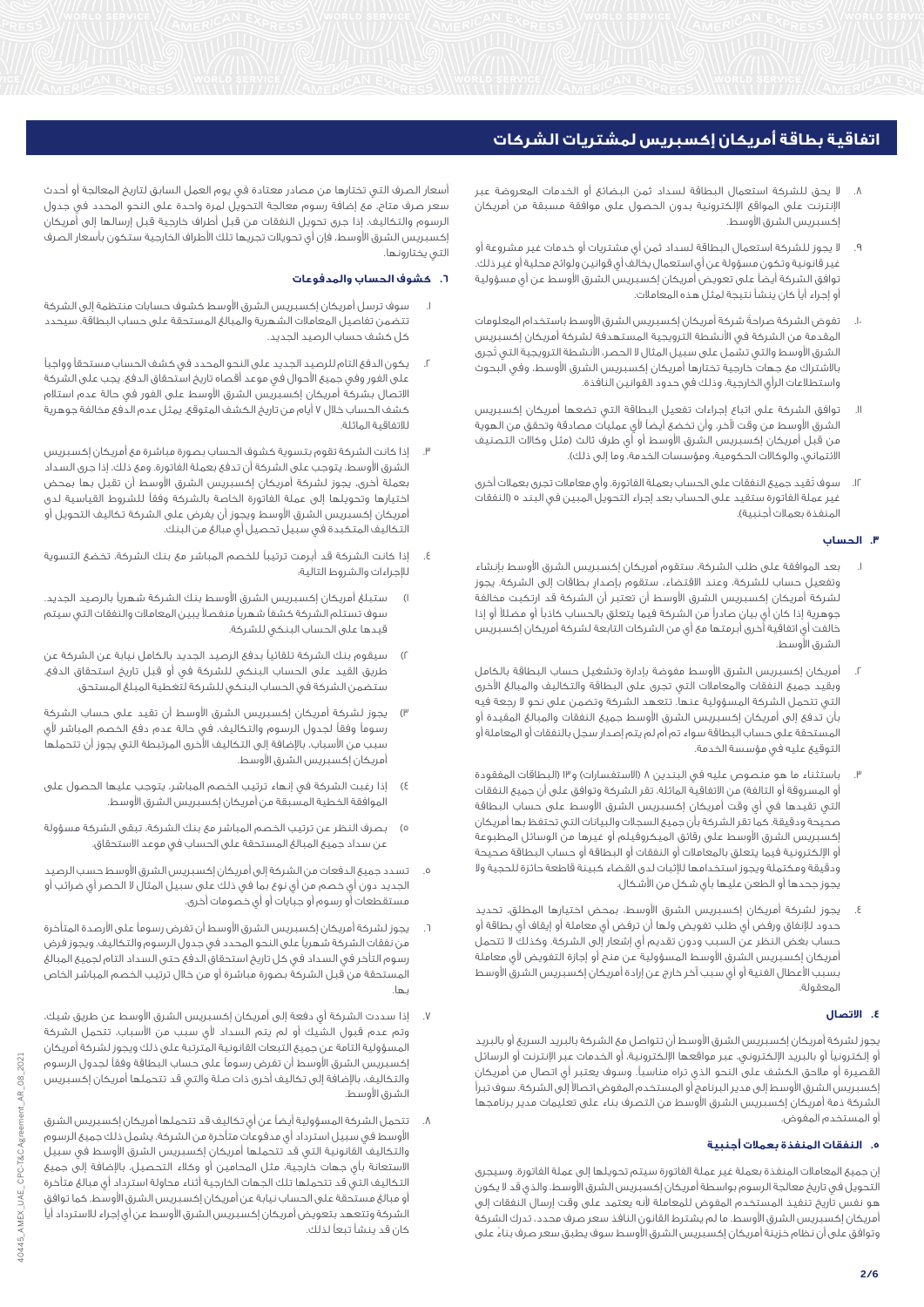- تتعهد الشركة بإخطار أمريكان إكسبريس الشرق الأوسط خطياً على الفور بأى تغيير يطرأ على عنوان إرسال الفواتير وأرقام االتصال. تتعهد الشركة أيضاً بتزويد أمريكان إكسبريس الشرق األوسط بنسخ من مستندات الشركة ووثائق الهوية عند تجديدها أو تغييرها، مثل السجل التجاري وجواز سفر المفوض بالتوقيع، والبطاقة السكانية والبطاقة المدنية، وبطاقة الهوية الشخصية، وما إلى ذلك، بمجرد حدوث أي تغييرات على أي منها.
- .10 إذا دفعت الشركة إلى أمريكان إكسبريس الشرق األوسط أي مبلغ بالزيادة عن الرصيد الجديد للبطاقة، تحتفظ أمريكان إكسبريس الشرق األوسط بالحق، حسبما تراه ضروريا،ً في التحقيق في سبب هذه المدفوعات الزائدة وبالتالي معالجة أو عدم معالجة هذه المدفوعات وإعادة المدفوعات إلى حساب الشركة.
- .11 باستثناء ما قد توافق أمريكان إكسبريس الشرق األوسط عليه خطيا،ً فإنها لن تعتبر متنازلة عن أي حقوق عندما تكون (أ) قد قبلت بالسداد المتأخر أو السداد الجزئي، (ب) قد قبلت بشيك أو دفعة أخرى تحمل عالمة "مدفوع بكامل" أو مشفوعة بشروط أو قيود أخرى، (ج) قد مددت تاريخ استحقاق أي دفعة مستحقة بموجب الاتفاقية الماثلة، و (د) قد قامت باإلفراج عن أي ضمان أو إبراء أي شخص مسؤول من التزامات الشركة بموجب االتفاقية الماثلة.

# **.7 المقاصة**

إذا كانت الشركة أو أياً من الشركات التابعة لها تتحمل أي التزام تجاه أمريكان إكسبريس الشرق الأوسط بموجب الاتفاقية الماثلة أو أي اتفاقيات منفصلة (بما في ذلك اتفاقيات قبول البطاقة لمؤسسات الخدمة)، يحق لشركة أمريكان إكسبريس الشرق الأوسط مقاصة مبلغ يعادل مبلغ ذلك االلتزام مقابل المبالغ المستحقة على أمريكان إكسبريس الشرق األوسط إلى الشركة أو أياً من الشركات التابعة لها بموجب االتفاقيات بغض النظر عن االختصاص أو عملة المبالغ ذات الصلة.

# **.8 االستفسارات أو الشكاوى**

- .1 إذا كان لدى الشركة أي استفسارات حول أيٍ من النفقات أو المعامالت التي تظهر في أي كشف حساب، يجب على الشركة االتصال بشركة أمريكان إكسبريس الشرق األوسط فوراً وفي جميع األحوال، في موعد أقصاه 30 يوماً من تاريخ الكشف. إذا لم تقم الشركة بإشعار أمريكان إكسبريس الشرق الأوسط بأى استفسارات أو نزاعات خلال فترة ٣٠ يوماً، فإن الشركة توافق وتقر بأن جميع النفقات والمعامالت التي تظهر على كشف الحساب صحيحة ودقيقة ومعتمدة وتتنازل بموجبه عن أي حق في االعتراض أو الجحد أو الطعن، بأي طريقة كانت، في أي من هذه المعامالت أو النفقات أو المبالغ. سوف تفترض أمريكان إكسبريس الشرق األوسط أن جميع النفقات والمعامالت صحيحة ودقيقة ومعتمدة من قبل الشركة عند انقضاء فترة 30 يوماً المذكورة.
- .2 ال تتحمل شركة أمريكان إكسبريس الشرق األوسط المسؤولية عن السلع أو الخدمات التي يُدفع ثمنها باستخدام البطاقة بأي حال من األحوال. بمجرد أن تدفع الشركة ثمن السلع أو الخدمات باستخدام بطاقتها، ال يجوز للشركة في أي وقت الحق إلغاء أي نفقات أو معاملة دون موافقة مؤسسة الخدمة التي اشترت منها السلع أو الخدمات. يجب تسوية أي نزاع يتعلق بكمية أو جودة أو تسليم السلع أو الخدمات أو خالف ذلك بصورة مباشرة مع مؤسسة الخدمة المعنية. لن تشترك شركة أمريكان إكسبريس الشرق األوسط بشكل مباشر أو غير مباشر في أي نزاع من هذا القبيل. حتى في حالة حدوث مثل هذا النزاع، يجب على الشركة في جميع األحوال أن تدفع إجمالي الرصيد الجديد على النحو المبين في كشف الحساب الشهري للشركة. إذا لم تتم الموافقة على هذا النزاع وتسويته من قبل مؤسسة الخدمة، فستكون الشركة مسؤولة وال يجوز لها رفض دفع قيمة أي رسوم أو معاملة إلى أمريكان إكسبريس الشرق األوسط بسبب هذا النزاع أو عدم الرضا عن البضائع أو الخدمات المدفوع ثمنها باستخدام البطاقة أو أي أمر آخر متصل بها.
- .3 يجوز لشركة أمريكان إكسبريس الشرق األوسط، بمحض اختيارها، تقديم استفسار نيابة عن الشركة إلى مؤسسة الخدمة والحصول على الوثائق الداعمة ذات الصلة بأي معاملة (معاملات) متنازع عليها. تحتفظ أمريكان إكسبريس الشرق الأوسط بالحق في أن تقيد على حساب الشركة رسوم التحقيق إذا تم تحديدها في جدول الرسوم والتكاليف. إذا كشف التحقيق أن المعاملة المتنازع عليها ال تتعلق بالشركة بأي شكل من األشكال، فسوف تقوم أمريكان إكسبريس الشرق األوسط باعتماد حساب البطاقة للمعاملة المتنازع عليها ولن تفرض رسوم التحقيق. تبذل أمريكان إكسبريس الشرق األوسط جهوداً حسنة النية ومعقولة لتسوية النزاعات التي ترفعها الشركة. ستكون الشركة مسؤولة عن جميع التكاليف المرتبطة بتحصيل المستحقات بما في ذلك نفقات الوكاالت القانونية والخارجية.
- .4 بناء على طلب عضو البطاقة أو الشركة ستزود أمريكان إكسبريس الشرق األوسط الشركة، بنسخة ثانية من كشف حسابها الشهري، إن كانت متاحة في سجالت أمريكان إكسبريس الشرق األوسط في وقت الطلب. لن تفرض رسوم على إعادة طبع كشوف الحساب لآخر ثلاثة أشهر. ومع ذلك، تخضع إعادة طبع للكشوف الخاصة بالفترات التي تسبق تلك الفترة للرسوم على النحو المحدد في جدول التكاليف والرسوم.

## **.9 إنهاء االتفاقية الماثلة**

- .1 يجوز للشركة في أي وقت أن تقرر إنهاء االتفاقية الماثلة أو إلغاء البطاقات، عن طريق، حيثما أمكن، تسليم جميع البطاقات ذات الصلة الصادرة باسم الشركة ممزقة إلى نصفين إلى أمريكان إكسبريس الشرق األوسط، مصحوبة بطلب إلنهاء االتفاقية الماثلة، وإغالق الحساب، وإلغاء جميع البطاقات والخدمات المقدمة تبعاً لذلك. ومع ذلك، لن تنتهي االتفاقية ولن توافق أمريكان إكسبريس الشرق األوسط على اإلنهاء ما لم تتسلم أمريكان إكسبريس الشرق األوسط جميع البطاقات وأن يتم السداد التام لمجموع المبالغ المستحقة (بما في ذلك المبالغ المرسل بها فواتير وغير المرسل بها فواتير مع الرسوم والتكاليف المرتبطة) على الحساب والتي تستحق على الفور ويجب دفعها عند اإلنهاء. تعوض الشركة أمريكان إكسبريس الشرق األوسط عن جميع الدعاوى واإلجراءات والمطالبات والطلبات التي تنشأ عن إلغاء أمريكان إكسبريس الشرق الأوسط للبطاقة أو الحساب أو الاتفاقية الّماثلة عند طلب الشركة.
- يحق لشركة أمريكان إكسبريس الشرق الأوسط، في جميع الأوقات، إنهاء الاتفاقية الماثلة بمحض اختيارها فوراً دون إبداء أية أسباب لهذا اإلنهاء. تحتفظ أمريكان إكسبريس الشرق األوسط بالحق في إلغاء البطاقة وإغالق الحساب في حالة إساءة استعمالها أو مخالفة االتفاقية الماثلة من قبل الشركة. في جميع هذه الحاالت، لن تتحمل أمريكان إكسبريس الشرق األوسط المسؤولية عن أي أضرار تنشأ عن ذلك اإللغاء. عند إنهاء االتفاقية الماثلة أو إلغاء البطاقة ألي سبب من األسباب، تصبح جميع المبالغ المرصودة على حساب البطاقة مستحقة ومتوجبة الدفع على الفور. تلتزم الشركة بأن تدفع بالكامل المبلغ اإلجمالي المستحق على حساب البطاقة والمعامالت التي تم قيدها بالفعل على حساب البطاقة أو التي تظهر على كشف الحساب ويكون مسؤوالً عن جميع المبالغ األخرى بما في ذلك المعامالت والفوائد والنفقات والتكاليف األخرى التي تم تحملها ولكنها لم تُقيد بعد على حساب البطاقة أو التي لم تظهر بعد على كشف الحساب.
- .3 ال يجوز للشركة استعمال البطاقة بعد إلغاء أو انتهاء صالحية البطاقة أو بعد إنهاء االتفاقية الماثلة. باستثناء ما هو منصوص عليه في البند 8 )االستفسارات أو الشكاوى( و١٣ (البطاقات المفقودة أو المسروقة أو التالفة) من الاتفاقية الماثلة، سيتم فرض جميع النفقات المترتبة على استخدام البطاقة من قبل الشركة أو بسبب أي استعمال غير مفوض على حساب البطاقة وتتحمل الشركة المسؤولية التامة عن جميع هذه النفقات.
- .4 يجوز لشركة أمريكان إكسبريس الشرق األوسط أن تدرج أي بطاقة ملغاة في نشرة البطاقات الملغاة الخاصة بها أو إبالغ مؤسسات الخدمة بأي طريقة أخرى بذلك اإللغاء. إذا طلبت مؤسسة الخدمة من الشركة إعادة أو التخلي عن بطاقة ملغاة أو منتهية الصالحية بناءً على تعليمات من أمريكان إكسبريس الشرق األوسط، يجب على الشركة االلتزام واالستجابة لذلك الطلب على الفور.

#### **.10 تجديد البطاقة**

- .1 تفوض الشركة أمريكان إكسبريس الشرق األوسط لتجديد البطاقة بصورة دورية قبل انتهاء صالحيتها.
- ما لم يتم إنهاء الاتفاقية الماثلة، يجوز لشركة أمريكان إكسبريس الشرق الأوسط إصدار بطاقات بديلة للبطاقات المفقودة أو التالفة أو المسروقة. وتسري على البطاقات البديلة المذكورة أحكام االتفاقية الماثلة وتعديالتها من وقت آلخر.
- .3 يترك تجديد البطاقة أو عدم تجديدها إلى تقدير أمريكان إكسبريس الشرق األوسط المحض.

### **.11 إنهاء العمل أو الوفاة أو اإلفالس**

- توافق الشركة على إبلاغ أمريكان إكسبريس الشرق الأوسط في حالة إنهاء عمل أو وفاة المستخدم المفوض أو مدير البرنامج أو أي ظرف أو حدث آخر بمقتضاه يتوقف الفرد أو يتعذر عليه استعمال البطاقة نيابة عن الشركة ويضمن عدم تحميل أي نفقات أخرى على البطاقة.
- .2 إذا حكم على الشركة بإشهار إفالسها أو اإلعسار أو إذا تقدمت أو أُجبرت على تقديم عريضة للحماية من اإلفالس أو الدخول في أي ترتيبات مع دائنيها بموجب قوانين اإلفالس السارية، فعندئذ يتوقف تفويضها باستعمال البطاقة.
- يجوز لشركة أمريكان إكسبريس الشرق الأوسط بمحض اختيارها المطلق إلغاء البطاقة وسحبها أو تقييد وقصر استعمال تلك البطاقات باإلضافة إلى أي حقوق أخرى قد تكون متاحة قانوناً لشركة أمريكان إكسبريس الشرق األوسط حينئذٍ . يجوز لشركة أمريكان إكسبريس الشرق األوسط إلغاء وإنهاء جميع التسهيالت االئتمانية ومطالبة الشركة بدفع المبلغ اإلجمالي المستحق على الحساب على الفور حتى وإن كانت تلك المبالغ قد .<br>سبق تأجيل دفعها.

#### **.12 حماية البطاقة ورقم التعريف الشخصي**

تتحمل الشركة المسؤولية عن التوزيع الآمن والمأمون للبطاقة (البطاقات) إلى المستخدمين المفوضين التابعين لها. يجب على الشركة فى جميع الأوقات حماية البطاقة ورقم (أرقام) التعريف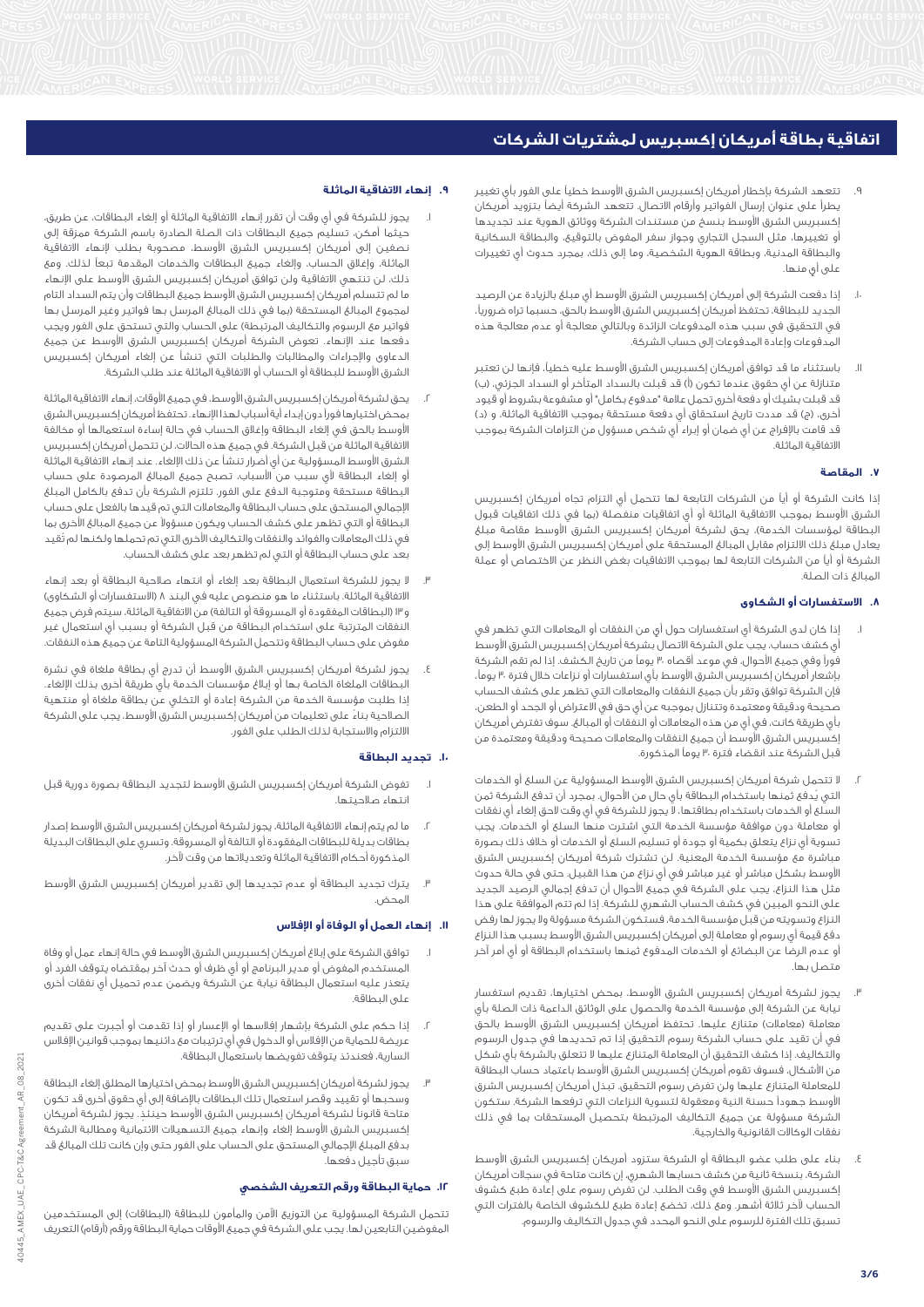الشخصي واتخاذ التدابير المناسبة لضمان أمن البطاقة والمحافظة على رقم (أرقام) التعريف الشخصي بسرية تامة ومنع الغير من استعمال البطاقة أو معرفتهم لرقم التعريف الشخصي. تضمن الشركة قيام أي مستخدم مفوض بالمحافظة على رقم (أرقام) التعريف الشخصي بمعزل عن البطاقة في كافة األوقات.

# **.13 البطاقات المفقودة أو المسروقة أو التالفة**

- .1 إذا فقدت الشركة أو مدير البرنامج أو المستخدم المفوض بطاقة أو في حالة تلفها أو سرقتها أو إذا أصبح رقم التعريف الشخصي معروفاً ألي شخص غير مفوض، يجب على الشركة إبالغ أمريكان إكسبريس الشرق األوسط على الفور بذلك هاتفيا،ً وعليها أن تعقب ذلك بتقديم إخطار خطي إلى أمريكان إكسبريس الشرق الأوسط خلال ٣ أيام من تاريخ حدوث أيٍ من الحاالت المذكورة أعاله، وفقاً للقوانين النافذة.
- .2 إذا تم إبالغ أمريكان إكسبريس الشرق األوسط حسب األصول بالطريقة المبينة أعاله، فلن تتحمل الشركة المسؤولية عن أي استعمال غير مصرح به بعد اإلبالغ عن فقدان البطاقة أو سرقتها. سيترتب على عدم امتثال الشركة ألحكام هذه المادة تحمل الشركة للمسؤولية عن جميع المعامالت والنفقات التي تجرى على البطاقة المفقودة أو المسروقة حتى تبليغ أمريكان إكسبريس الشرق األوسط بفقدان البطاقة أو سرقتها. ومع ذلك، تتحمل الشركة في جميع األوقات المسؤولية التامة عن جميع المعامالت والنفقات حتى وإن كانت قد تم تمت بمعرفة طرف ثالث إذا كان ذلك الطرف الثالث قد حاز البطاقة أو رقم التعريف الشخصي بعلم أو إذن أو موافقة أو أي فعل من جانب الشركة أو بسبب إهمالها. إذا العثور على البطاقة بعد اإلبالغ عن فقدانها أو سرقتها، ال يجوز للشركة استعمال أو الشروع في استعمال البطاقة التي سبق وأن تم فقدانها أو سرقتها ويجب على الفور إبالغ أمريكان إكسبريس الشرق األوسط من أجل اتخاذ اإلجراء المناسب.

# **.14 المعامالت االحتيالية**

إذا أجرت الشركة أو أياً من موظيفها أو وكالئها أو إذا شرعوا في إجراء أي معاملة تنطوي على غش واحتيال أياً كان نوعها حسبما تقرره أمريكان إكسبريس الشرق األوسط أو القوانين النافذة، يكون لشركة أمريكان إكسبريس الشرق األوسط الحق في إلغاء البطاقة فوراً باإلضافة إلى اتخاذ أي إجراء قانوني آخر يكفله القانون. تتحمل الشركة المسؤولية التامة عن جميع المبالغ والأضرار أياً كان نوعها والتى قد تلحق بشركة أمريكان إكسبريس الشرق الأوسط أو مؤسسات الخدمة أو الغير بسبب التصرفات االحتيالية بواسطة موظفيها أو وكالئها. يكون لشركة أمريكان إكسبريس الشرق األوسط الحق وتكون مفوضة بموجبه برفع الشكاوى والبالغات وتقديم معلومات عن الشركة أو البطاقة أو الحساب أو المعامالت إلى أي محكمة مختصة أو جهة تنظيمية أو حكومية والمشاركة في أي تحقيق يتعلق بالغش واالحتيال.

# **.15 المسؤولية والتعويض**

- لن تتحمل أمريكان إكسبريس الشرق الأوسط مسؤولية رفض مؤسسة الخدمة البطاقة لديها. إذا وافقت مؤسسة الخدمة على تعويض الشركة عن قيمة أي نفقات، فلن تقوم أمريكان إكسبريس الشرق الأوسط بإدخال قيد دائن على حساب البطاقة إذا استلمت أمريكان إكسبريس الشرق األوسط تأكيداً مناسباً بالتعويض من مؤسسة الخدمة.
- .2 ال تتحمل أمريكان إكسبريس الشرق األوسط المسؤولية بأي شكل من األشكال عن السلع أو الخدمات المقدمة إلى الشركة.
- .3 ما لم يرد نص صريح بخالف ذلك، تكون الشركة مسؤولة عن جميع النفقات المحملة على البطاقة بمجرد أن تستلمها الشركة.
- ٤. لن تكون أمريكان إكسبريس الشرق الأوسط مسؤولة سوى عن رد المبالغ المقيدة بالخطأ على حساب البطاقة.
- ه. حيثما يقتضي الأمر وخصوصاً في أيٍ من الأحوال المنصوص عليها في البنود ٨ (الاستفسارات أو الشكاوى) و ١٣ (البطاقات المفقودة أو المسروقة أو التالفة) و ١٤ (المعاملات الاحتيالية) من الاتفاقية الماثلة، توافق الشركة على التعاون وبذل قصارى جهدها في المساعدة في أي تحقيق قد ترغب أمريكان إكسبريس الشرق األوسط بإجرائه.
- .6 لن تتحمل أمريكان إكسبريس الشرق األوسط المسؤولية بأي حال من األحوال عن أي مبالغ أو مطالبات أو أضرار أياً كان نوعها والتي تنتج عن أيٍ من الحالات التالية؛ (ا) عدم قبول البطاقة أو الطريقة التى يجرى بها قبول البطاقة أو رفضها، (٢) عجز أمريكان إكسبريس الشرق األوسط عن أداء التزاماتها بموجب االتفاقية الماثلة بسبب خلل فني أياً كان نوعه بما في ذلك أي عطل في األنظمة اآللية والمعلومات ومعالجة التواريخ أو البيانات الأخرى والمنازعات المالية أو أي حدث آخر يخرج عن السيطرة المعقولة لشركة أمريكان إكسبريس الشرق الأوسط، (ٌ۳) الأضرار غير المباشرة أو الخاصة أو العقابية أو التبعية الناشئة عن أي سبب بموجب االتفاقية الماثلة.
- .7 لن تتحمل أمريكان إكسبريس الشرق األوسط المسؤولية عن أي أضرار أياً كانت إذا لم تدفع أمريكان إكسبريس الشرق الأوسط أو تأخرت في دفع أي مبلّغ لأي معاملة أياً كانت بسبب أي خلل فني أو خطأ أو عن أي سبب خارج عن اإلرادة المعقولة لشركة أمريكان إكسبريس الشرق األوسط.

#### **.16 تغيير االتفاقية**

يكون لشركة أمريكان إكسبريس الشرق األوسط، في جميع األوقات، ما لم تحظر القوانين النافذة ذلك، الحق في تغيير جميع أو بعض أحكام االتفاقية الماثلة من طرف واحد، بما في ذلك الرسوم والتكاليف وأسعار الفائدة المطبقة في جدول الرسوم والتكاليف، أو األحكام األخرى المنطبقة على حساب البطاقة أو البطاقة. ستقوم أمريكان إكسبريس الشرق األوسط بإخطار الشركة بأي تغييرات إما عن طريق االتصاالت الخطية أو اإللكترونية أو عن طريق نشر التغييرات بأي طريقة أو بأي وسيلة أخرى مالئمة. ما لم تقرر أمريكان إكسبريس الشرق األوسط سريان التغييرات بأثر فوري أو غير ذلك، تسري جميع التغييرات وتكون ملزمة بعد مرور 7 أيام من تاريخ النشر أو اإلخطار بالتغييرات. في جميع األحوال، يعد استعمال البطاقة بعد نشر أي تغييرات أو اإلخطار بها تأكيداً على موافقة الشركة التامة والنهائية على هذه التغييرات. إذا لم توافق الشركة على أي تغييرات، يجب على الشركة أن تسلم فورا،ً حيثما أمكن، البطاقة مقطوعة إلى نصفين إلى أمريكان إكسبريس الشرق األوسط وإصدار طلب خطي إلنهاء االتفاقية الماثلة.

## **.17 عدم التنازل**

يكون لشركة أمريكان إكسبريس الشرق األوسط، بمحض اختيارها، الحق في أن تقرر عدم ممارسة أي حق بموجب االتفاقية الماثلة، بما في ذلك الحق في فرض المبلغ الكامل ألي نفقات، دون تنازل عن ذلك الحق. يشترط في أي تنازل عن حق من قبل أمريكان إكسبريس الشرق األوسط أن يكون خطياً وموقعاً منها.

#### **.18 الحوالة**

يكون لشركة أمريكان إكسبريس الشرق األوسط في جميع األوقات الحق في إحالة أو تحويل بعض أو جميع حقوقها أو مصالحها أو التزاماتها بموجب االتفاقية الماثلة إلى أيٍ من شركاتها التابعة أو الزميلة أو الشقيقة أو القابضة أو فروعها أو شركائها التجاريين أو الغير. كما يكون لشركة أمريكان إكسبريس الشرق األوسط الحق في تحويل أو توريق أو بيع أو رهن أو تأمين أو التصرف في جميع أو بعض المستحقات على حساب البطاقة. تصادق الشركة وتوافق على جميع هذه التصرفات مقدما.ً وال يكون للشركة الحق في أي حقوق أو التزامات بموجب االتفاقية الماثلة أو الحساب دون الحصول على الموافقة الخطية المسبقة من أمريكان إكسبريس الشرق األوسط، وتعتبر أي حوالة أو نقل يتم بالمخالفة لهذا البنك مخالفة مادية.

يعتبر أي محال إليه من أمريكان إكسبريس الشرق األوسط طرفاً ثالثاً مستفيداً من االتفاقية الماثلة بنفس القدر كما لو كان طرفاً في االتفاقية الماثلة، ويكون له الحق في إنفاذ أحكام االتفاقية الماثلة. يوافق عضو البطاقة ويقر بموجبه بجميع هذه التصرفات اآلن وفي وقت كل إحالة أو حوالة.

## **.19 استقاللية األحكام**

إذا كان أي حكم أو شرط باالتفاقية الماثلة غير صحيح أو غير نافذ، فسيعتبر ذلك الحكم أو الشرط قد جرى تعديله أو حذفه بحيث يكون صحيحاً أو نافذاً بأقرب طريقة للغرض من الحكم أو الشرط الأصلى للاتفاقية.

### **.20 الخصوصية والقانون النافذ**

- تخضع الاتفاقية الماثلة وأداؤها وتفسير أحكامها وجميع الأمور الناشئة عن إصدار أو استعمال البطاقة للقانون اإلنجليزي ويكون لمحاكم مركز دبي المالي العالمي في دبي االختصاص القضائي وتختص بالفصل في جميع المنازعات أو األمور الناشئة فيما يتعلق باالتفاقية الماثلة أو البطاقة أو غيرها من األمور األخرى ذات الصلة. توافق الشركة أيضاً على حق شركة أمريكان إكسبريس الشرق األوسط بمباشرة إجراءات التحصيل أو اتخاذ أي إجراء قانوني آخر في أي اختصاص قضائي آخر تقيم فيه الشركة أو تقطنه من وقت آلخر وتوافق على الخضوع لذلك االختصاص القضائي.
- .2 قد ال يكون ممكناً لشركة أمريكان إكسبريس الشرق األوسط أن تحتفظ بأصول جميع القسائم واإليصاالت وسجالت المعامالت والمستندات األخرى الموقعة بمعرفة الشركة لمعالجة أي معاملة أو مستندات أخرى موقعة فيما يتعلق باستعمال البطاقة. إن من سياسة أمريكان إكسبريس الشرق األوسط االحتفاظ بتلك المستندات بالتصوير المصغر بالميكروفيلم أو بوسيلة إلكترونية. وتبعاً لذلك، توافق الشركة بموجبه على صحة ودقة واكتمال مثل ذلك الميكروفيلم أو السجالت اإللكترونية أو البيانات التي تحتفظ بها أمريكان إكسبريس الشرق األوسط بأي شكل من األشكال أو أي نسخ أو صور منها حتى لو لم تكن موقعة وتكون دليالً قطعياً يتمتع بالحجية في اإلثبات لدى أي محكمة قضائية إلثبات أي وقائع أو مسألة سواء كانت متعلقة بالحساب أم متعلقة بمعاملة أو رسوم وتتنازل عن أي حق في االعتراض أو الجحد أو الطعن في هذه األدلة بأي شكل من األشكال. توافق الشركة أيضاً على أنه يجوز استخدام أي دليل كهذا في أي إجراء للتحقق من صحة التوقيعات.
	- سوف تقوم أمريكان إكسبريس الشرق الأوسط بما يلي:
- )أ( اإلفصاح عن معلومات حول الشركة وحساب بطاقتها والمعامالت والنفقات على حساب بطاقتها (والتي قد تتضمن تفاصيل عن البضائع و/أو الخدمات المشتراة) .<br>إلى شركات ضمن مجموعة شركات أمريكان إكسبريس العالمية (بما في ذلك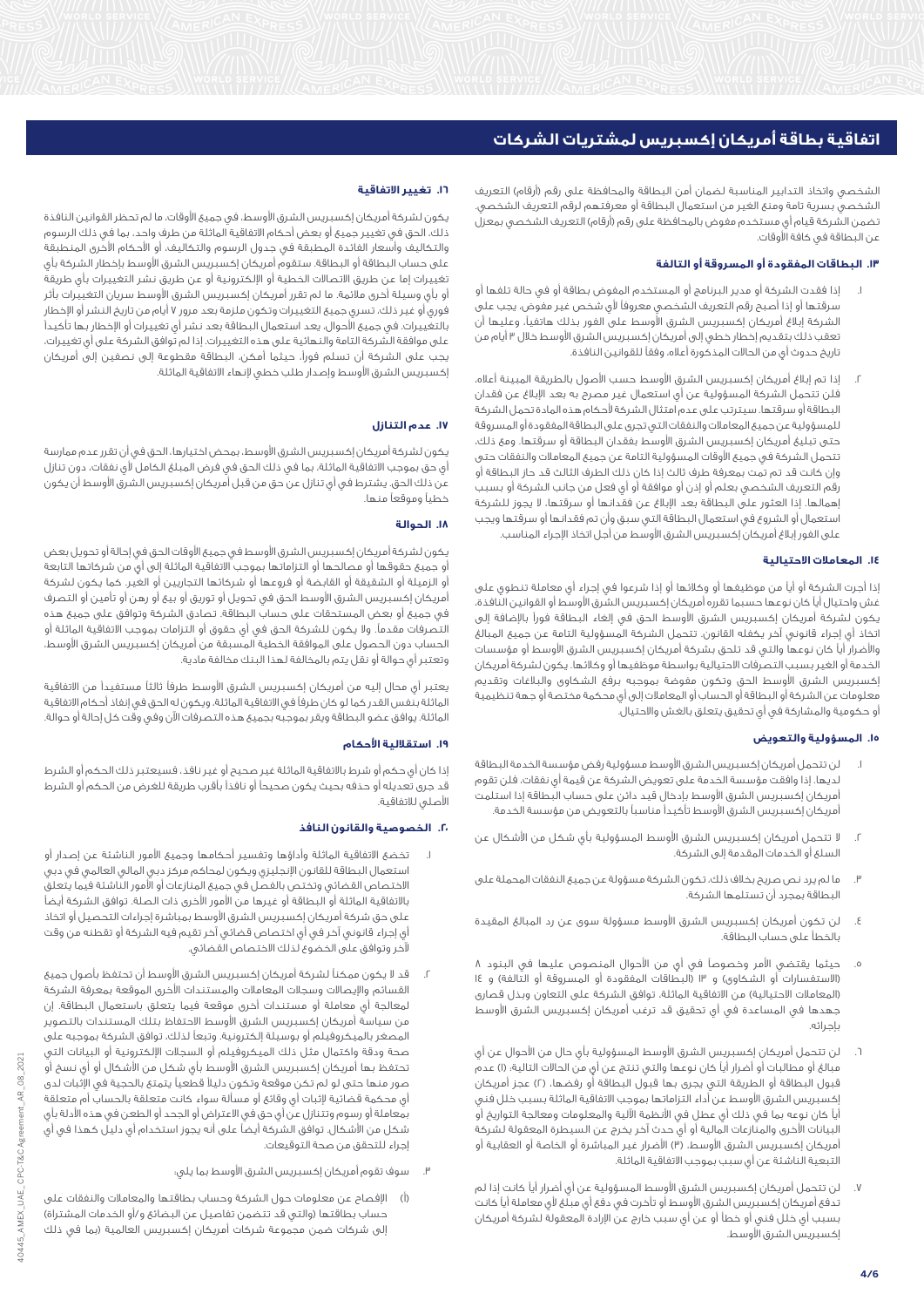الغير والمؤسسات الأخرى التي تقدم الخدمات ذات الصلة إلى البطاقة)، وإلى أي طرف آخر يظهر اسمه أو شعاره على البطاقة الصادرة إلى الشركة، وإلى أي طرف مفوض من قبل الشركة، وإلى من يتولون أعمالنا وموردينا والمؤسسات التي تقبل البطاقة لدفع ثمن السلع أو الخدمات التي تشتريها الشركة والحصول على هذه المعلومات من تلك األطراف، من أجل إدارة حساب البطاقة وخدمته، ومعالجة وتحصيل النفقات التي تتم بموجبها وفقاً للبند ٢٠ (الخصوصية والقانون النافذ). عندما تشتري الشركة سلعاً أو خدمات نيابة عن طرف ثالث، تؤكد الشركة أنها قد حصلت على موافقة الطرف الثالث على اإلفصاح عن معلوماتها إلى مجموعة شركات أمريكان إكسبريس العالمية من أجل تلك األغراض.

- )ب( استخدام المعلومات المتعلقة بالشركة وبكيفية استعمالها لحساب البطاقة إلنتاج قوائم بهدف استعمالها ضمن مجموعة شركات أمريكان إكسبريس العالمية )بما في ذلك الجهات الخارجية والمؤسسات األخرى التي تقدم الخدمات ذات الصلة إلى البطاقة) وغيرها من الشركات المنتقاة من أجل قيام أمريكان إكسبريس الشرق الأوسط أو هذه الشركات بتطوير أو تقديم عروض إلى الشركة (بالبريد أو البريد اإللكتروني أو وسائل التواصل االجتماعي أو الهاتف أو الرسائل القصيرة أو أي وسيلة اتصال أخرى) للمنتجات والخدمات التي قد تحظى باهتمام الشركة. يمكن الحصول على المعلومات المستخدمة إلنتاج هذه القوائم من نموذج الطلب، ومن المعلومات المتعلقة بالمكان الذي تستخدم فيه البطاقة وبطبيعة المنفذة على بطاقة الشركة، ومن الاستبيانات والبحوث (التي قد تتضمن الاتصال بالشركة بالبريد أو هاتفياً) ومن المعلومات التي يتم الحصول عليها من مصادر خارجية أخرى مثل التجار أو المؤسسات التسويقية.
- )ج( تبادل المعلومات حول الشركة وحساب بطاقتها مع وكاالت التصنيف االئتماني أو مكاتب المعلومات االئتمانية أو السلطات التنظيمية، واإلبالغ عن أي معاملة أو واقعة أو مسألة أو حادثة تتعلق بالبطاقة أو الشركة إلى السلطات التنظيمية. يجوز مشاركة هذه المعلومات مع المؤسسات األخرى في سبيل تقييم الطلبات المستلمة من الشركة من أجل الحصول على االئتمان أو التسهيالت األخرى ومن أجل منع االحتيال والغش واقتفاء أثر المدينين.
- )د( إجراء التحريات عن الوضع االئتماني عندما تكون أي أموال مدينة على الشركة في .<br>حساب البطاقة (بما في ذلك الاتصال ببنك الشركة أو المؤسسة المالية أو مرجع موثق) والإفصاح عن المعلومات الخاصة بالشركة وحساب البطاقة إلى وكالات التحصيل والمحامين لغرض تحصيل الديون المرصودة على حساب بطاقة الشركة.
- )ه( إجراء المزيد من التحريات االئتمانية وتحليل المعلومات المتعلقة بالشركة والنفقات المقيدة على حساب البطاقة، للمساعدة في إدارة حساب بطاقة الشركة، وتفويض النفقات فيه ومنع الغش واالحتيال.
- )و( مراقبة وتسجيل أي مكالمات هاتفية بين أمريكان إكسبريس الشرق األوسط والشركة، إما بصورة مباشرة من قبل أمريكان إكسبريس الشرق األوسط أو من قبل مؤسسات تختارها أمريكان إكسبريس الشرق األوسط، واالحتفاظ بدليل على محتوى هذه المكالمات الهاتفية وضمان إتاحة مستوى ثابت من الخدمات )بما في ذلك تدريب الموظفين) وتفعيل الحساب.
- إمساك المعلومات المتعلقة بالشركة وموظفيها ومنهم مديري البرنامج والمستخدمين المفوضين ألغراض تنظيمية طوال الفترة المطلوبة بموجب القانون و/أو األنظمة.
- .5 تتحمل الشركة المسؤولية عن الحصول على موافقة مستنيرة ال لبس فيها من جميع موظفيها بشأن المشاركة في الحساب واستخدام المعلومات الشخصية وفقاً للشروط واألحكام الماثلة، وإبراء ذمة أمريكان إكسبريس الشرق األوسط وإخالء مسؤولياتها عن أي مطالبات ناشئة عن ذلك.
- .6 إذا كانت الشركة تعتقد أن أي معلومات تحتفظ بها أمريكان إكسبريس الشرق األوسط عن الشركة أو عن أي من موظفيها غير صحيحة أو غير مكتملة، يجب على الشركة أن تسارع ودون تأخير إلى مخاطبة أمريكان إكسبريس الشرق الأوسط.

## **.21 حماية البيانات والسرية**

.1 يوافق عضو البطاقة صراحةً بموجبه على جمع البيانات الشخصية لعضو البطاقة وتخزينها واستخدامها ونقلها (في صورة إلكترونية أو أي صورة أخرى) من قبل مجموعة شركات أمريكان إكسبريس في جميع أنحاء العالم والشركات التابعة لها )داخل دولة الإمارات العربية المتحدة أو خارجها) لغرض تنفيذ وتسيير وإدارة حساب عضو البطاقة وإتاحة البطاقة. يدرك عضو البطاقة أن أمريكان إكسبريس الشرق األوسط قد تحتفظ ببعض المعلومات الشخصية عن عضو البطاقة، بما في ذلك، على سبيل المثال ال الحصر، االسم وعنوان المنزل ورقم الهاتف وتاريخ الميالد ورقم التعريف والراتب والجنسية والمسمى الوظيفي لغرض تنفيذ وتسيير وإدارة حساب عضو البطاقة. باإلضافة إلى ذلك، يجوز لشركة أمريكان إكسبريس الشرق األوسط إرسال معلومات تسويقية إلى عضو البطاقة (مثل الرسائل الإخبارية أو معلومات المنتجات أو دعوات

الفعاليات) فيما يتعلق بالمنتجات والخدمات التى قد تحظى باهتمام عضو البطاقة، ويمكن استخدام البيانات الشخصية لعضو البطاقة من قبل أمريكان إكسبريس الشرق األوسط لتقديم العروض إلى عضو البطاقة وتزويد عضو البطاقة بأفضل خدمة ممكنة.

- .2 يدرك عضو البطاقة ويوافق على أنه يجوز لشركة أمريكان إكسبريس الشرق األوسط:
- أ. استخدام المعلومات المتعلقة بعضو البطاقة وبكيفية استعماله لحساب بطاقته إلنتاج قوائم بهدف استعمالها ضمن مجموعة شركات أمريكان إكسبريس العالمية (بما في ذلك المؤسسات الأخرى التي تصدر البطاقة) وغيرها من الشركات المنتقاة من أجل قيام أمريكان إكسبريس الشرق األوسط أو هذه الشركات بتطوير أو تقديم عروض إلى عضو البطاقة (بالبريد أو البريد الإلكتروني أو الهاتف أو الرسائل القصيرة أو أي وسيلة اتصال أخرى) للمنتجات والخدمات التي قد تحظى باهتمام عضو البطاقة. يمكن الحصول على المعلومات المستخدمة إلنتاج هذه القوائم من نموذج طلب العضوية، ومن المعلومات المتعلقة بالمكان الذي تستخدم فيه البطاقة وبطبيعة النفقات التي يجريها عضو البطاقة على البطاقة، ومن الاستبيانات والبحوث (التي قد تتضمن الاتصال بعضو البطاقة بالبريد أو هاتفياً) ومن المعلومات التي يتم الحصول عليها من مصادر خارجية أخرى مثل التجار أو المؤسسات التسويقية.
- ب. تبادل المعلومات حول عضو البطاقة وحساب بطاقته مع وكاالت التصنيف االئتماني أو مكاتب المعلومات االئتمانية أو السلطات التنظيمية، واإلبالغ عن أي معاملة أو واقعة أو مسألة أو حادثة تتعلق بالبطاقة أو عضو البطاقة إلى السلطات التنظيمية. يجوز مشاركة هذه المعلومات مع المؤسسات األخرى في سبيل تقييم الطلبات المستلمة من عضو البطاقة أو من أفراد أسرته من أجل الحصول على الائتمان أو التسهيلات الأخرى ومن أجل منع الاحتيال والغش واقتفاء أثر المدينين.
- ج. إجراء التحريات عن الوضع االئتماني عندما تكون أي أموال مدينة على عضو البطاقة في حساب بطاقته )بما في ذلك االتصال ببنك عضو البطاقة أو المؤسسة المالية أو مرجع موثق) والإفصاح عن المعلومات الخاصة بعضو البطاقة وحساب بطاقته إلى وكاالت التحصيل والمحامين لغرض تحصيل الديون المرصودة على حساب بطاقة عضو البطاقة.
- د. إجراء المزيد من التحريات االئتمانية وتحليل المعلومات المتعلقة بعضو البطاقة والنفقات المقيدة على حساب بطاقته، للمساعدة في إدارة حساب بطاقة عضو البطاقة، وتفويض النفقات فيه ومنع الغش واالحتيال.
- ه. مراقبة وتسجيل أي مكالمات هاتفية بين أمريكان إكسبريس الشرق األوسط وعضو البطاقة، إما بصورة مباشرة من قبل أمريكان إكسبريس الشرق األوسط أو من قبل مؤسسات تختارها أمريكان إكسبريس الشرق األوسط، واالحتفاظ بدليل على محتوى هذه المكالمات الهاتفية وضمان إتاحة مستوى ثابت من الخدمات )بما في ذلك تدريب الموظفين) وتفعيل الحساب.
	- و. القيام بكل ما ورد أعاله داخل منطقة الشرق األوسط وخارجها.
- ز. مباشرة كل ما سبق فيما يتعلق بأي عضو لبطاقة تكميلية في حساب البطاقة. عندما يوافق عضو البطاقة على إصدار البطاقة التكميلية، يؤكد عضو البطاقة أنه قد حصل على موافقة عضو البطاقة التكميلية لإلفصاح عن معلوماته إلى مجموعة شركات أمريكان إكسبريس العالمية ومعالجتها لألغراض المذكورة أعاله.
- .3 يدرك عضو البطاقة أنه سيتم االحتفاظ بالبيانات فقط بالقدر الضروري لتنفيذ وتسيير وإدارة الحساب وإتاحة البطاقة. يدرك عضو البطاقة أنه يجوز لعضو البطاقة، في أي وقت، مراجعة البيانات، وطلب أي معلومات إضافية حول تخزين البيانات ومعالجتها، وطلب إجراء أي تعديالت ضرورية على البيانات أو رفض أو سحب الموافقات المقدمة بموجبه، في أي حال من األحوال دون تكلفة، عن طريق االتصال بشركة أمريكان إكسبريس الشرق األوسط خطيا.ً
- .4 تتوفر المزيد من التفاصيل المتعلقة بجمع البيانات الشخصية ومعالجتها ونقلها والكشف عنها عبر اإلنترنت على الموقع اإللكتروني: ae.americanexpress.www.
- .5 يفوض عضو البطاقة أمريكان إكسبريس الشرق األوسط للحصول على معلومات، على أساس مستمر، من مؤسسة االتحاد للمعلومات االئتمانية والمصارف والبنوك والمؤسسات المالية األخرى أو صاحب عمل عضو البطاقة أو أي هيئة أخرى تراها أمريكان إكسبريس الشرق األوسط مناسبة، حول الشؤون المالية وغير المالية لعضو البطاقة والتي تشمل على سبيل المثال ال الحصر، تفاصيل التسهيالت البنكية لعضو البطاقة والمركز المالي والدخل وأي معلومات أخرى تتعلق بعضو البطاقة والتي تراها أمريكان إكسبريس الشرق األوسط مناسبة دون الرجوع إلى عضو البطاقة.
- .6 يدرك عضو البطاقة ويوافق على أنه يجوز لشركة أمريكان إكسبريس الشرق األوسط اإلفصاح عن المعلومات السرية: